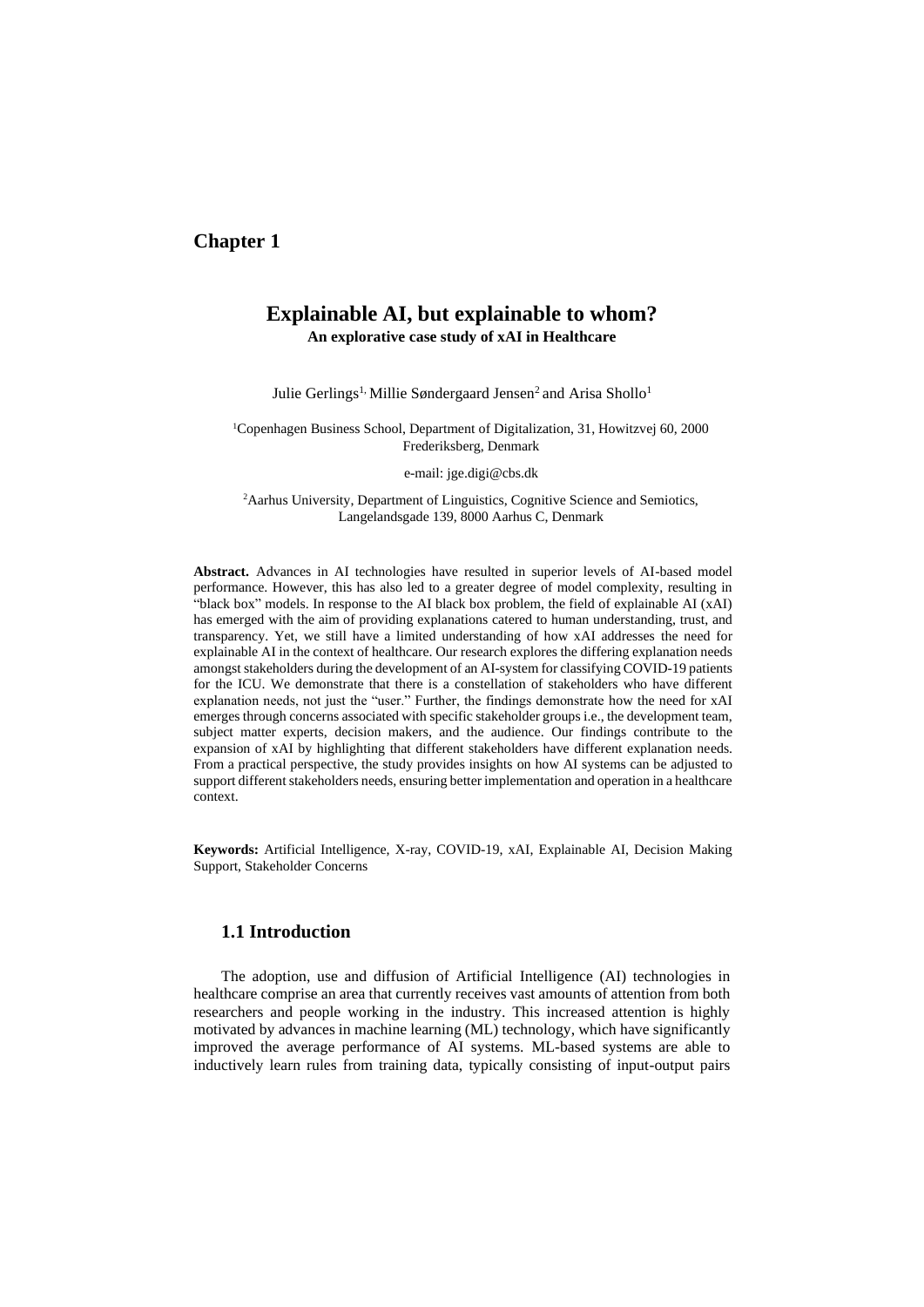(e.g., historical medical images and corresponding diagnoses). Once the rules are learned, they can be applied to make inferences about unseen data (e.g., medical images of a new patient). ML-based AI systems have enabled the automation and augmentation of sophisticated tasks previously performed exclusively by medical specialists. However, these systems are often built on non-transparent models where it is unclear how a model arrives at a given prediction. These systems are consequently often referred to as 'black box' models [1], [2]. Explainable AI (xAI) has emerged as a response to this 'black box' modelling; and the field of xAI seeks to provide explanations that accommodate human understanding and transparency [3]–[5].

In a healthcare context, existing literature on the role of xAI suggests that xAI is believed to enhance the trust of medical professionals interacting with AI systems. At the same time, rising legal and privacy aspects [6] are other driving factors in the development of xAI for the healthcare sector. Other areas where xAI is emphasized as being relevant in relation to AI in healthcare include accountability issues, reliability, justification, and risk reduction [7], [8]. These are all areas that are important to explore in order to secure successful AI implementation in healthcare. However, much of the research done so far is conceptual in nature, and there is currently limited knowledge on the need for xAI in applied healthcare contexts. In this chapter, we aim to gain further insights on this concept by exploring how the need for xAI arises during the development of AI applications and which issues xAI can help alleviate in an empirical setting. To investigate this, we conducted a case study and followed an AI startup during their development of an AI-based product for the healthcare sector. We guided our case study with the following research question:

#### *"How does the need for xAI emerge during the development of an AI application?"*

The empirical setting for our case study is a Nordic healthtech company specializing in medical imaging; the company is widely recognized as a startup with extremely strong professional competence in this area. Our study explores the development phase of an AI-based medical imaging product the company developed during the COVID-19 crisis; this product will hereafter be referred to as LungX. Based on a desire to utilize their competences to help alleviate some of the strain on the health services the company developed LungX to assist in automatic early evaluation of COVID-19 patients. One of the main challenges facing health services in relation to the COVID-19 crisis is predicting how the disease develops for each patient and thereby affects the resources of a given hospital [9]. Our investigations follow the development of LungX with a particular focus on identifying the ability of xAI to accommodate the needs of different stakeholders during the product life cycle.

The remainder of the chapter is structured as follows: the next section provides an overview of related literature and a detailed description of our methods and the empirical setting of our research. We then present the findings of the study before closing with a discussion on the theoretical and practical implications of our findings.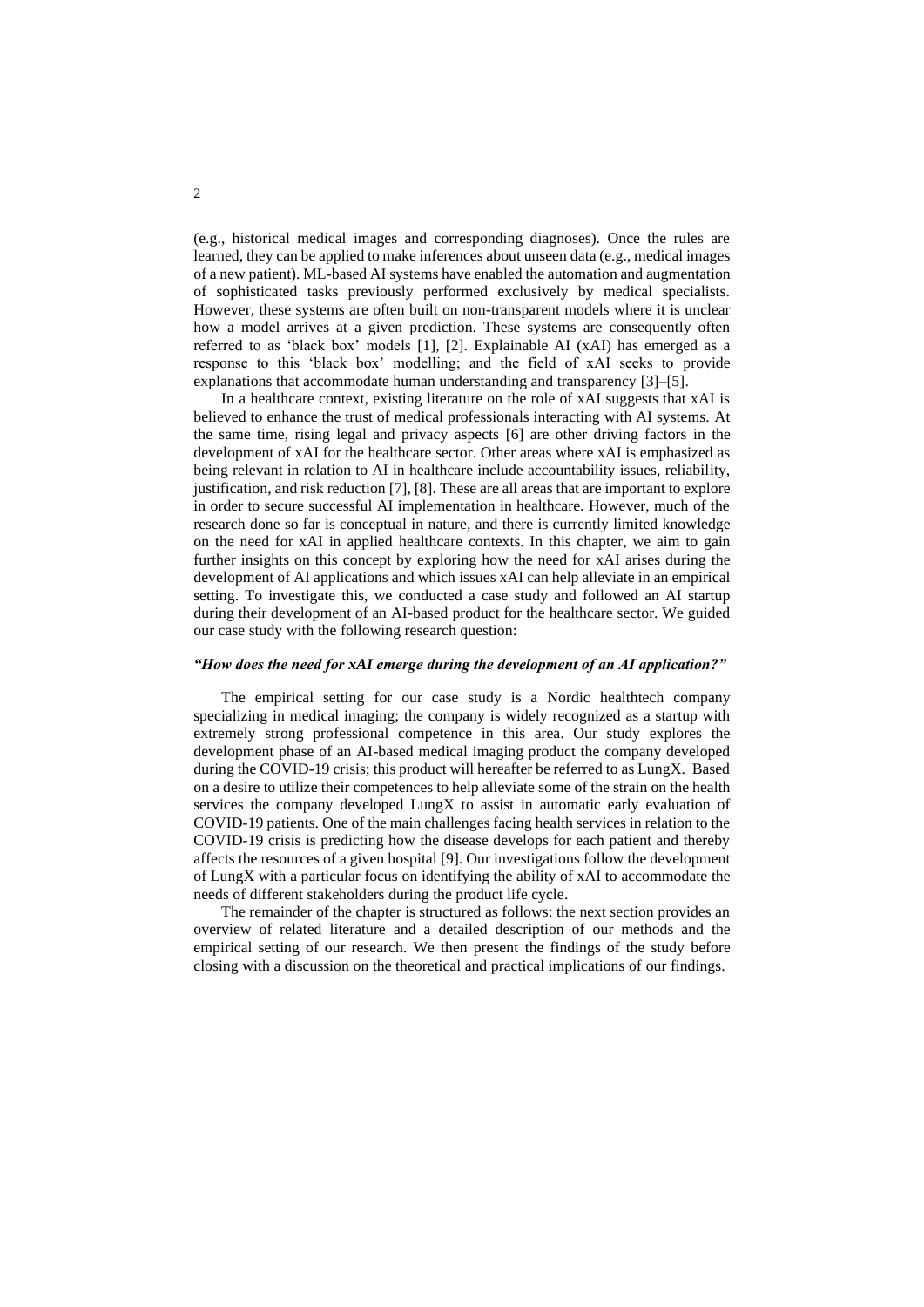## **1.2 Related Work**

As a starting point for answering our research question, we drew on prior work at the intersection of AI, xAI, and medical work with a primary focus on radiology. In the following section, we present relevant literature describing the drivers of AI adoption in healthcare, the emergence of xAI, and lastly, how both AI and xAI have been employed in the fight against the COVID-19 pandemic.

## **1.2.1 Adoption and use of AI in healthcare**

AI-based algorithms are increasingly being developed for use in medical applications [2], [7], [10]. AI offers medical professionals the capacity to develop powerful, precise models capable of delivering individually tailored treatments backed up by aggregated and anonymized healthcare data [9], [11]. Hence, AI technologies create new opportunities for discovering new and improved treatment plans, facilitating early detection of diseases, and monitoring disease progression [12]. Further, these powerful technologies promise to solve problems of sparse resources by carrying out tasks currently operated by specialists such as radiologists, whose availability and mobility are limited [13], [14]. At the same time, they address the increasing need to keep up with the growing population and provide higher quality healthcare. However, the majority of these complex AI-based models remain in the development phase, never reaching production [9], [11], [12].

The increasing presence of complex AI models in healthcare has generated strong debates, as outcomes have varied [9], [15]. Models portrayed have failed to meet performance expectations, jeopardized critical decisions, and used discriminatory factors in determining outcomes [5], [13], [15]–[18]. Projects such as "Watson for Oncology" [19], an unnamed, broadly used algorithm to manage the health of large populations [20], Google Health [21] which can identify signs of diabetic retinopathy, or COMPAS [22] a decision support tool used in court houses to assess risk of recidivism, have all failed one way or another when put into test or even production. This has spawned a backlash against AI-based outcomes due to the potentially severe consequences they might have for humans making high-stakes medical decisions.

Improving the performance of machine learning models often requires increased complexity of the underlying models, larger datasets, and more computing power [4], [23], [24]. However, due to this heightened complexity, it becomes impossible to understand how these models work, how the data is processed, and how outcomes are generated [7], [25]–[27]. Hence, scholars have characterized such models as opaque or black box models [28]–[30]. In black box models metrics such as accuracy, precision and prediction speed take a front seat, hindering the ability of the general population to understand relevant outcomes, creating it an illiterate ability for the few. Their use in high-stakes decision-making, such as medical decision-making [2], [31]–[34] has led to increasing demands for transparent and explainable AI. Recent studies show that model transparency, interpretable results, and an understanding of clinical workflow are all necessary in order to ensure the correct use and adoption of these powerful models [2], [35], [36] in healthcare practices.

Apart from generating transparent or explainable models, it has also proven difficult to organize cross-disciplinary work between healthcare workers and data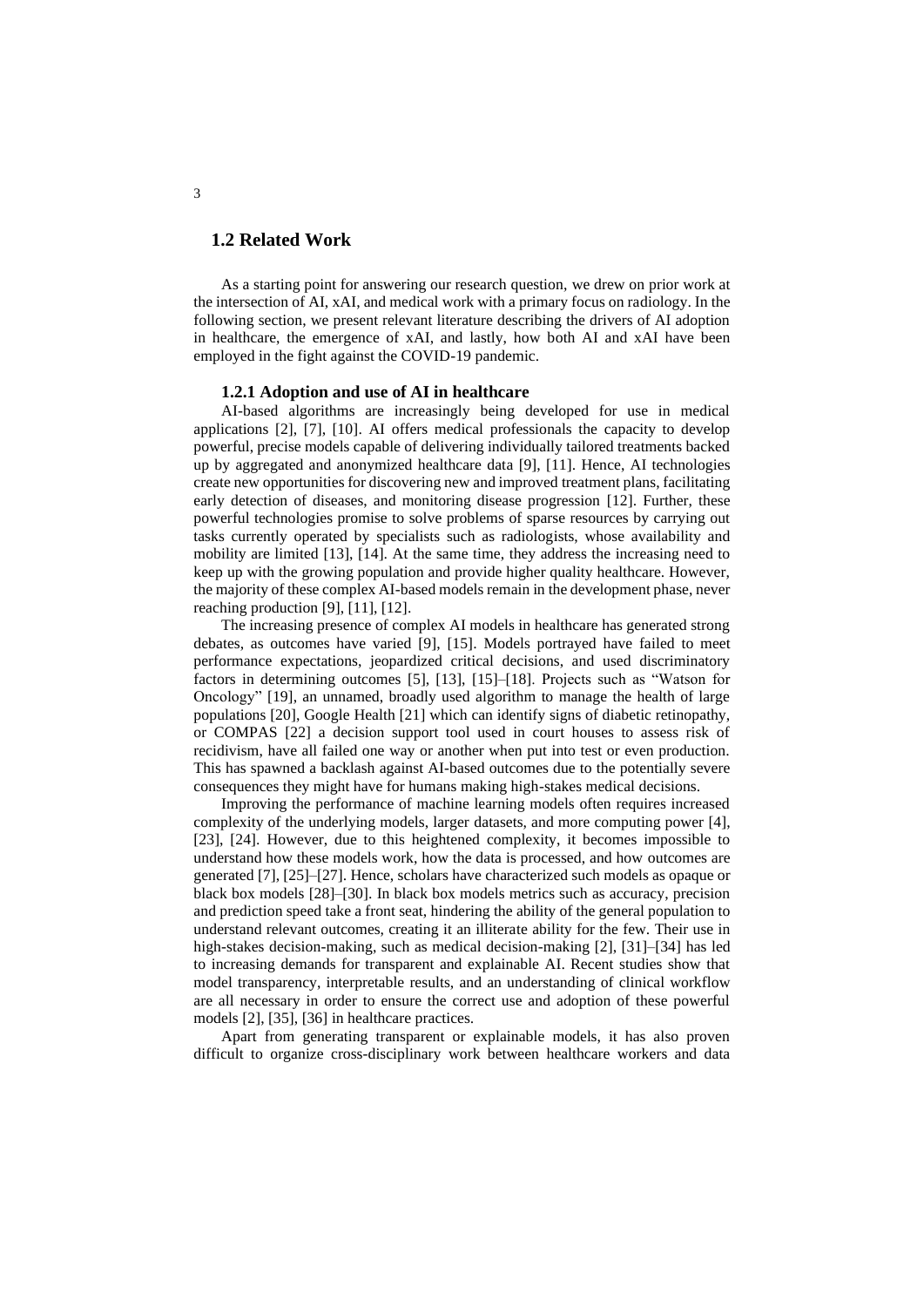scientists to enable essential knowledge-sharing. Recently, scholars have addressed the issue of an 'AI Chasm' in the clinical research community [27], [36]–[38], identifying a gap in the literature between building a sound and scientifically correct model and using it in a real-world medical clinic. Though the EHR (electronic health record) has improved data volume in some parts of the world, both data quality and availability for training AI models are still prominent issues [11]. Lastly, regulatory obstacles like FDA approval and/or CE certification, which are typically necessary to obtain clinical trials, are slow processes that demand high performance results and documentation [36], [39]. These circumstances create a catch-22 situation where the production of higher-quality models and implementations is inhibited by restricted access to relevant data for training and achieving the desired performance scores and knowledge about how experts work.

### **1.2.2 Drivers for xAI**

Many scientists suggest that xAI could ease and promote the adoption of AI in the medical domain; as explainability could accommodate understanding and trust, making stakeholders more willing to adopt a given AI application [6]–[8], [11], [40]. Studies on what kind of information is needed when a complex model is introduced in a decision-making context indicate that information provided by xAI frameworks may be of great relevance [2], [10], [35]. For example, Cai et al. [2] found that clinicians are interested in the local, case-specific reasoning behind a model decision as well as the global properties of the model. These information needs are similar to the information clinicians need when interacting with medical colleagues to discuss a patient case. Both the local and global model information could potentially be provided by xAI frameworks such as LIME, SHAP or PDP [41], [42]. In connection with this, Lebovitz [11] studied how an AI application aimed at diagnostic support in radiology was used in practice; the study found that the introduction of AI in the decision-making context introduced additional ambiguity into medical decision-making and caused their routine decision-making tasks to become nonroutine. The study emphasized that the lack of information about the model workings intensified the degree of ambiguity and that knowing more about how the algorithm was trained would have increased confidence in the results of the AI application. However, there remain very few studies investigating the actual information needed when introducing AI in algorithm-assisted decision-making in the medical sector. These studies motivated our research in xAI approaches and how they might be able to provide information to ease the understanding, adoption and implementation of complex AI-based models.

#### **1.2.3 Emergence of xAI**

The demand for transparency and explainable AI has emerged as a response to the increasing "black box" problem of AI. xAI refers to methods and techniques that seek to provide insights into the outcome of a ML model and present it in qualitative, understandable terms or visualizations to the stakeholders of the model [4], [6], [24], [43]. Moreover, [1] describe xAI as follows: *"Explainability is associated with the notion of explanation as an interface between humans and a decision maker that is, at the same time, both an accurate proxy of the decision maker and comprehensible to humans"*.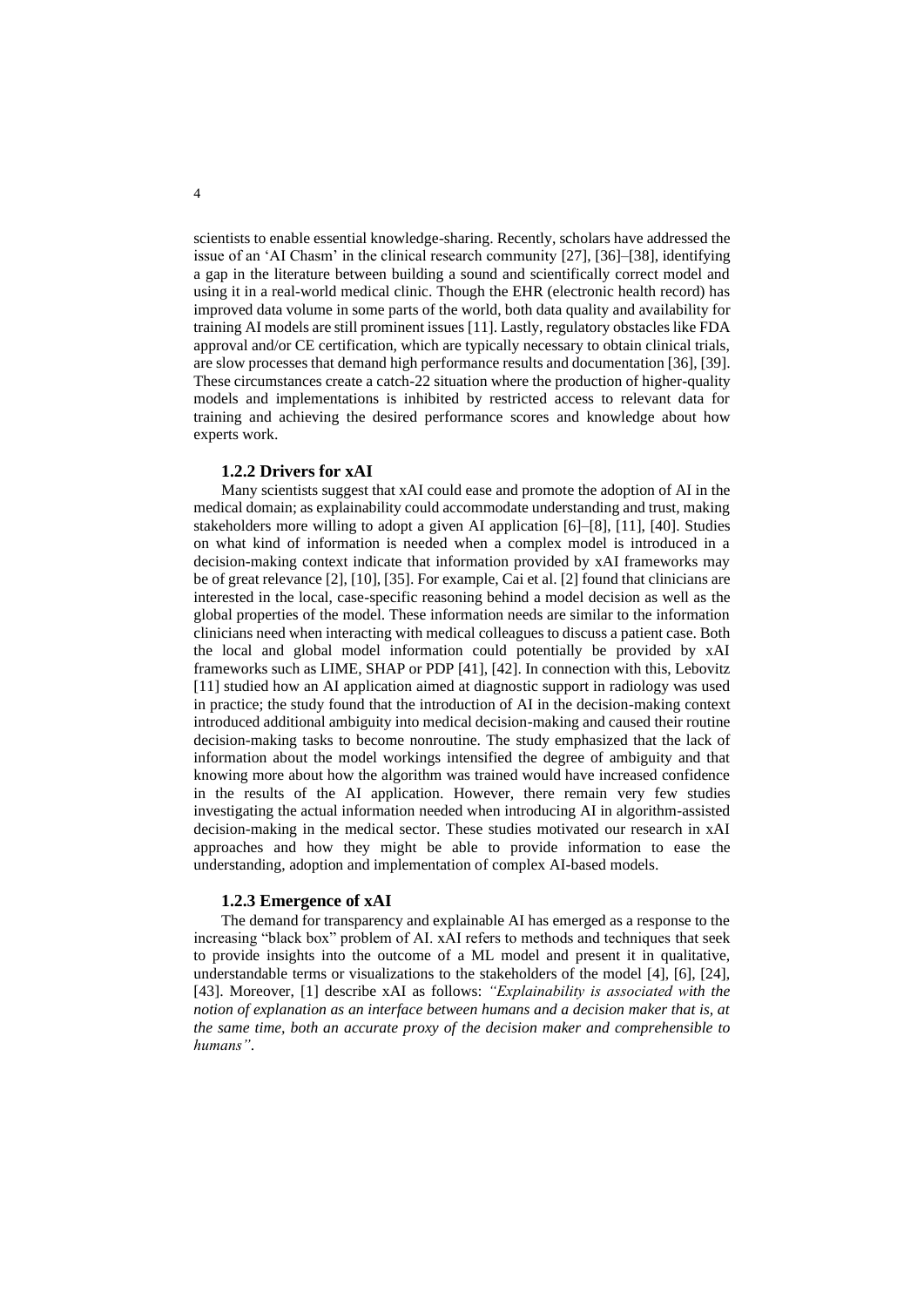The terms explanation, transparency and interpretation all appear frequently in research dealing with the "black box" problem of AI, but the field has not yet reached a consistent, universal consensus on their meaning. This is partly due to the nascent state of the field and the fact that it spans multiple disciplines. xAI itself is the newest concept associated with human understanding of models and the efforts made in response to opaque deep neural networks [3], [44]. Explainability entails that a meaningful explanation can be formulated for a stakeholder [1]. Interpretability, on the other hand, entails the ability to assign subjective meaning to an object [44]. Interpretation occurs when a human uses their cognitive capabilities to form meaning from information. Transparency has a much more technical origin within the field of xAI. Here, 'transparency' is mainly used in computer science literature to describe different frameworks or methods to simplify complex models into binary models, rule generators or the like [1], [5], [42], [45]–[50].

When defining xAI products in relation to their utility for humans/model stakeholders, one key dilemma is the trade-off between complexity and interpretability. Oftentimes, scientists and engineers must choose between a more interpretable but less complex model and a less interpretable model that may offer a more accurate representation of reality. Another important trade-off arises in the form of accurate explanations versus comprehensible explanations; the more accurate the explanation, the more incomprehensible it will be for AI-illiterate stakeholders. Even though it may be possible to use xAI frameworks to accurately depict the model output or how the model produced the output, this description may still be incomprehensible to AIilliterate stakeholders [24], [51], [52]. While these dilemmas have been acknowledged by scholars, there is a limited understanding of how they are dealt with in practice.

Social scientists have begun to address the request for more knowledge on the constitution of explanations — conceptual papers such as [46] have addressed the origins of explanations themselves, how we are biased in our explanation interpretation, and how explanations are phenomena that occur in the context of human interaction. Moreover, researchers from the socio-technical HCI-related fields [53], [54] problematize the way xAI research is approached by data scientists. Because xAI technology has its origins in data science, it was initially used as a tool for debugging and variable exploration. These studies implicitly adopt a universal conceptualization of explanations as useful for either developers or users. Further research is required to understand the constellation of stakeholders for AI models—the receivers of explanations—and the need for explanations they deem satisfactory. Moreover, scholars have similarly called for a more nuanced understanding of xAI and how it can satisfy different stakeholder needs by building more targeted explanations [7], [32],  $[55]$ – $[57]$ .

#### **1.2.4 AI and xAI in the fight against the COVID-19 pandemic.**

Before the WHO (World Health Organization) had even announced COVID-19 as a potential pandemic, AI-assisted and autonomous systems had succeeded in detecting and predicting the spread and severity of the pandemic [58]. Systems like BlueDot and HealthMap, which previously helped identify and detect SARS and the Zika virus (other coronaviruses), were now the first to identify unusual viral activity in Wuhan, China [59]–[62]. Algorithms utilizing big data and people's whereabouts both on- and offline helped warn the authorities about the impending crisis, helping public health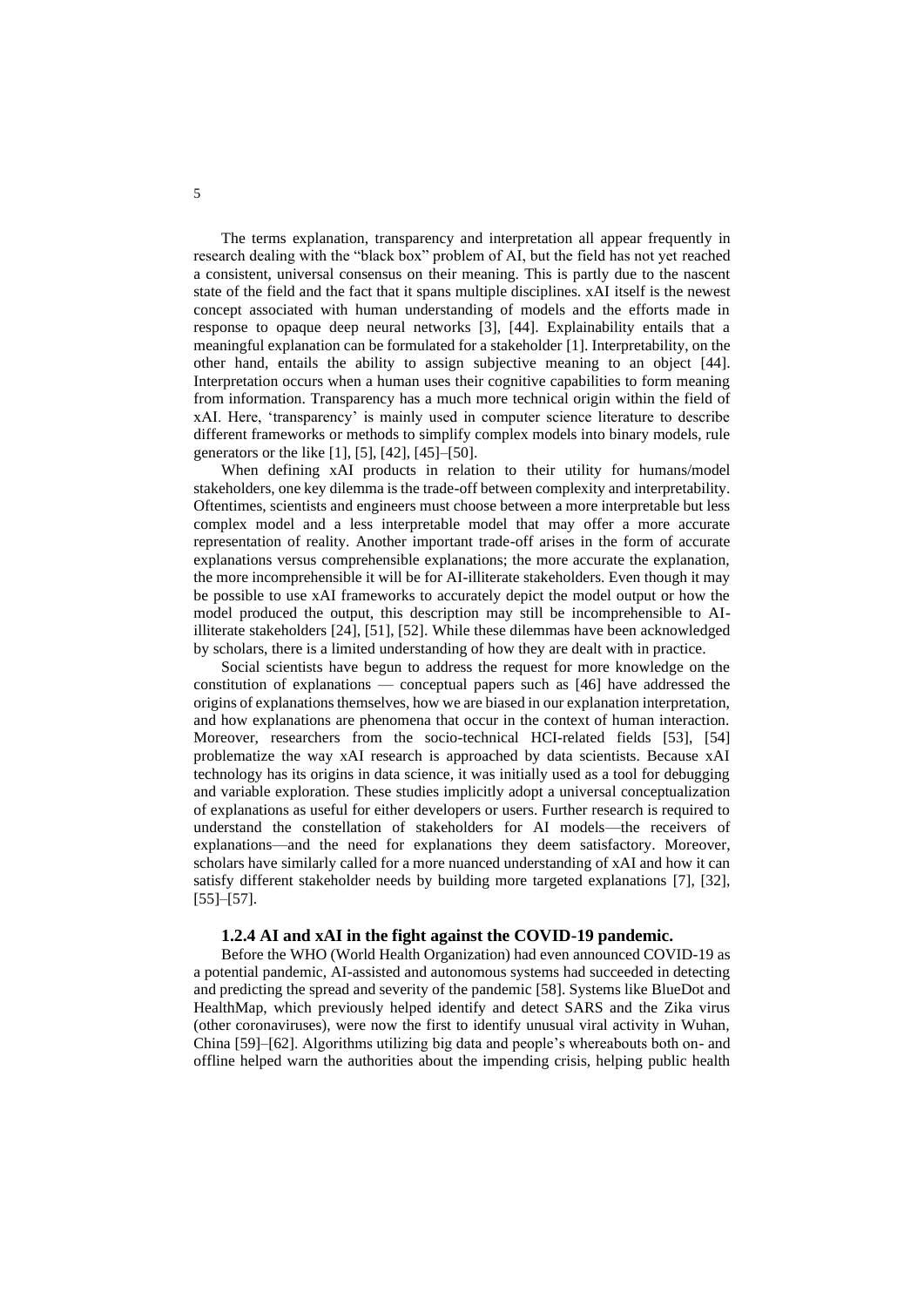officials respond in a fairly fast manner [61]. However, as we have seen, pandemics are extremely hard to combat; therefore, methods for identifying infected patients and disease severity are vital steps in this fight [18], [63].

The most common way to diagnose COVID-19 is by using the Reverse Transcription Polymerase Chain Reaction (RT-PCR), which is an expensive, timeconsuming, resource-heavy, and complicated process. This has fueled the search for alternative ways of detecting the virus [18], [58], [63]. Recent research has shown promising results from methods using CT scans and lung X-rays to detect COVID-19 [64], [65]. However, the sparsity of radiologists who need to describe the images and give a diagnostics report have spurred the use of AI-based models to assist in this process.

Current literature identifies two main approaches that address COVID-19 in chest X-rays (CXR): a classification and detection problem, or a severity measure approach. The first approach is concerned with identifying COVID-19 *and* other lung-related pathologies (or anomaly detection, which tries to identify only COVID-19 infections from healthy CXRs). The classification and detection approaches have the same goal of identifying COVID-19, whereas the other approach is concerned with a severity measure for disease progression itself [66]. As the pandemic has evolved and the infrastructure for administering RT-PCR tests has greatly improved, the scope of AIsupported image scans has leaned towards disease progression and severity measures instead of disease diagnosis. Data used for training these deep neural networks (DNN) primarily consists of open-source CXR image repositories, which often contain labeled images of viral and bacterial pneumonia, fractures, and tuberculosis. However, image quality has proven suboptimal, as original X-ray images offer much higher quality and contain more helpful metadata in the DICOM (Digital Imaging and Communications in Medicine format than the images often available in a compressed format, such as JPEG [67]–[69].

A recent study [68] on how data processing and its variability in deep learning models affect explainability describes the fallacies of biased DNNs, which are not visible without some deeper insight into the models: *"…it is unclear if the good results are due to the actual capability of the system to extract information related to the pathology or due to the capabilities of the system to learn other aspects biasing and compromising the results."* [68]. Researchers use xAI to gain insight into the inner workings of their model and how it detects pneumonia in CXR. In particular, they have utilized the Gradient-weighted Class Activation Mapping (Grad-CAM) method [70], originally a debugging tool for DNN, to visualize the output of the model with a heatmap overlay. This visualizes the pixels of interest in the image and colors them in different shades according to their importance in relation to the output. This way, the visualization can be more easily validated by developers or radiologists to see if the correct pixels (variables) are marked by the model. Others have used the LIME framework [6] for similar purposes, helping radiologists by visualizing the model and identifying which features play a crucial role in distinguishing between COVID-19 patients and other patients [71]. Hryniewska et al. [15] point out that when a radiologist was shown the assumptions about data, models and explanations, many of the models created for COVID-19 were deemed incorrect. They have therefore created a useful checklist for building and optimizing future model performance and reliability.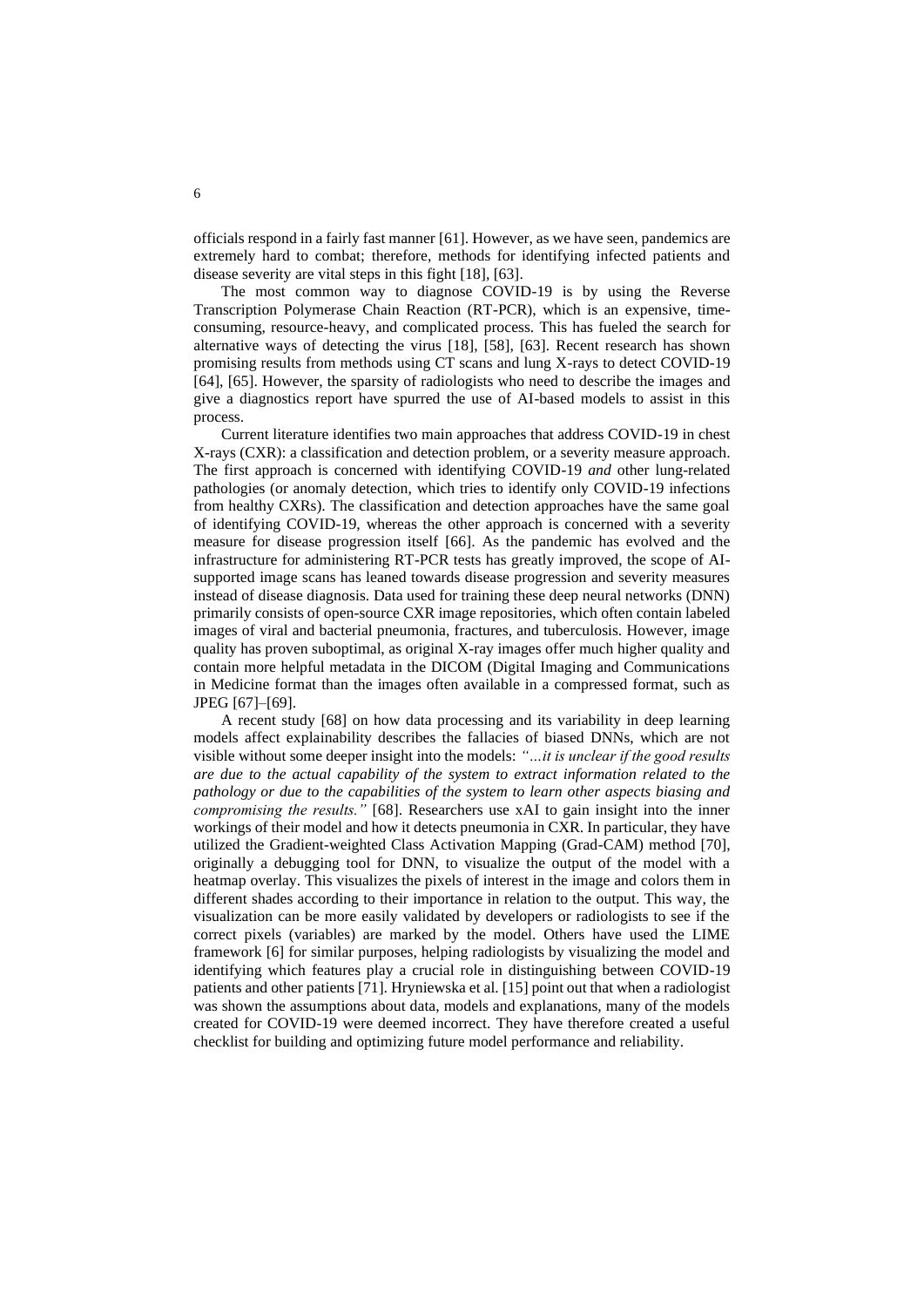The above studies show how xAI can be used to provide human-interpretable explanations for radiologists using the model for e.g., decision support or developers either debugging or testing the model's performance and diminishing biased data. This nascent research on the fight against COVID-19 appears to follow the same steps as the more general literature on healthcare xAI. Overall, we observe that current studies view xAI as advanced methods that provide universal explanations without taking into consideration the specific needs of different stakeholders.

In light of the above and the concept of explainability as socially constructed [46], we conducted a case study to examine how the need for xAI emerges and how the needs of different stakeholders are taken into account. Hence, this study aims to shed light on how xAI influences the development, adoption and use of AI-based products in healthcare settings.

## **1.3 Method**

The empirical basis for this research is an illustrative interpretive case study that investigates the use of xAI in a healthcare setting. Case studies are particularly valuable for exploratory research where a thorough understanding of a phenomenon in a particular context is preferred [72], [73]. Further, the choice of the method depends on the nature of the question that is being investigated. Case studies are best suited for investigating 'how' questions [74], in this instance how the need for xAI emerges during the development of an AI-based healthcare project.

Against this background, we conducted a longitudinal case study in a growing Nordic start-up developing AI-based tools for decision support in healthcare. The start-up is currently working on two different products; whereof the one we investigated is aimed at detecting COVID-19 based on lung X-rays and providing an automated severity score. Two of the researchers collected empirical data over a period of six months, focusing on the development process of the product.

#### **1.3.1 Data Collection**

The primary data source was semi-structured interviews with employees at the company, online workshops, and a collection of written documents produced by the company. Due to the circumstances of COVID-19, real-time observations were very limited, and most interviews and workshops were conducted via Microsoft Teams. Moreover, follow-up questions and updates from both sides were exchanged through email.

Interviews were conducted by two researchers, one leading the interview and the other following up on relevant points and remarks from the interviewee. Participants were informed of the purpose of the interview, the focus of our research, and the fact that the interviews would be anonymized. The interviews lasted an average of 50 minutes, and they were conducted in English. All the interviews were recorded and transcribed with the consent of the interviewees.

We conducted nine interviews with seven employees involved in the project, whereof two interviews were follow-up interviews with the CTO and a medical annotator (see Figure 1 for more details). We did not interview end-users such as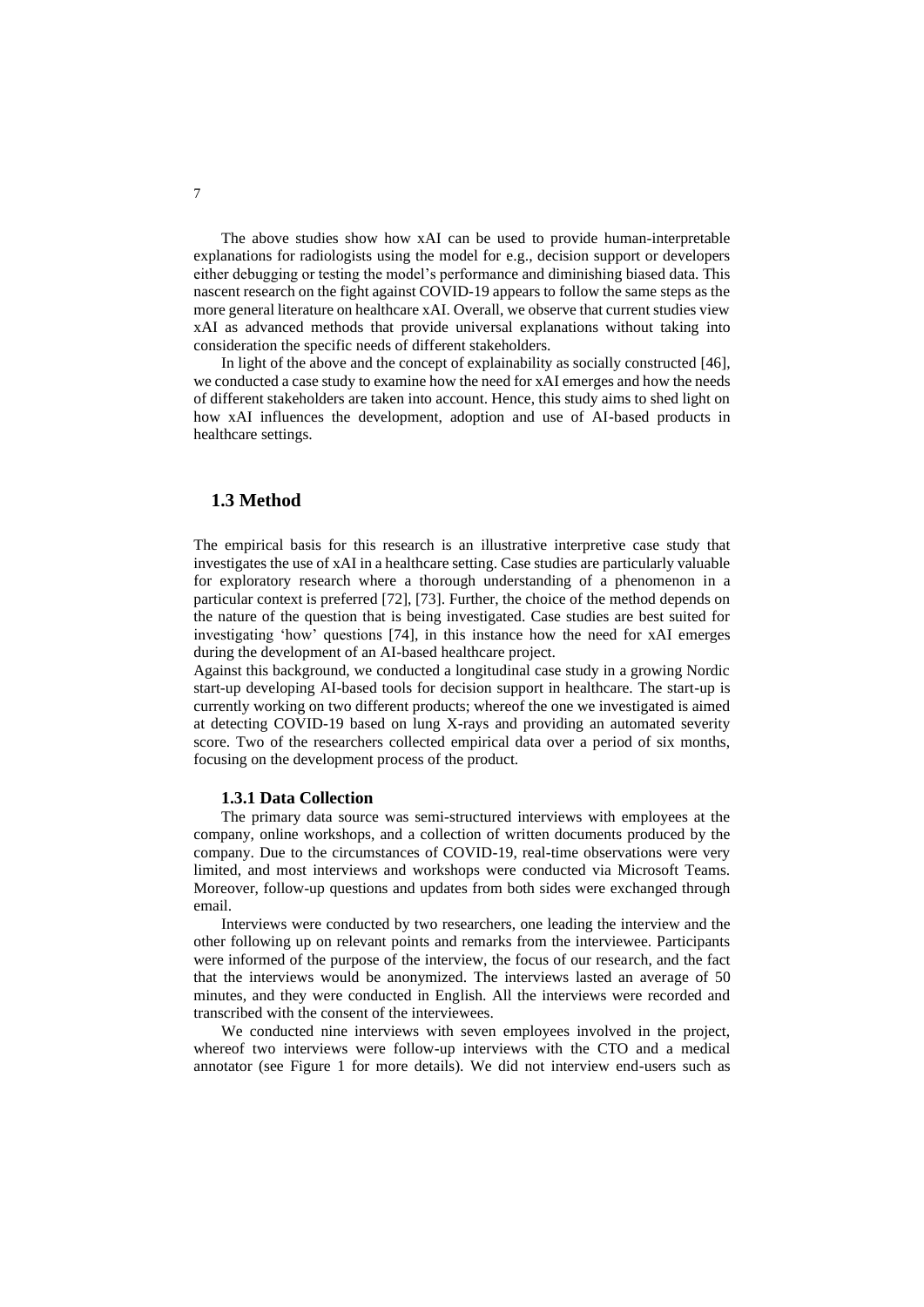radiologists, ICU clinicians, or patients, since LungX was not tested or implemented in hospitals during our research period. The interviews were based on an interview guide. Hence, we started with demographic and open-ended questions, followed by questions focusing on the history of the project, the interviewees' daily work with the project, data quality, use of xAI, model requirements, and future expectations. The interviews provided us with a thorough understanding of the project, including insights into both business and technical aspects of the product. While limited, the interviews were sufficient for the purposes of proof of concept.

Background information (including business proposal, PowerPoint presentations, project plans, grant application, a demonstration of the model and the user interface, user manual, requirement documentation and meeting minutes) was also collected as complementary material to the interview data.

| Role in<br>Company:     | <b>Main responsibilities:</b>                                                                                                              | <b>Interview themes</b>                                                                                        |  |
|-------------------------|--------------------------------------------------------------------------------------------------------------------------------------------|----------------------------------------------------------------------------------------------------------------|--|
| <b>CEO</b>              | Developing the business case of<br>product; responsible for business-<br>related communication with clinics                                | Business aspect of the<br>product, understanding of<br>clinical operations, decisions<br>for pursuing the case |  |
| CTO(2)<br>interviews)   | Designing the entire product<br>(conceptual as well as technical<br>parts); making research prototype                                      | Technical perspective of the<br>case, medical imaging and<br>product details, reasoning<br>behind decisions    |  |
| <b>Developer</b>        | Converting machine learning<br>research code into quality-assured<br>code for the product                                                  | Deeper insights into the<br>product, including how the<br>model is constructed                                 |  |
| <b>Developer</b>        | Fetching data from online<br>sources and storing it for training;<br>aligning technical aspects of LungX<br>project with existing projects | Data quality and annotation<br>process                                                                         |  |
| <b>Product</b><br>Owner | Medical annotation of data;<br>Data quality, annotation<br>developing new features the product<br>process, validation                      |                                                                                                                |  |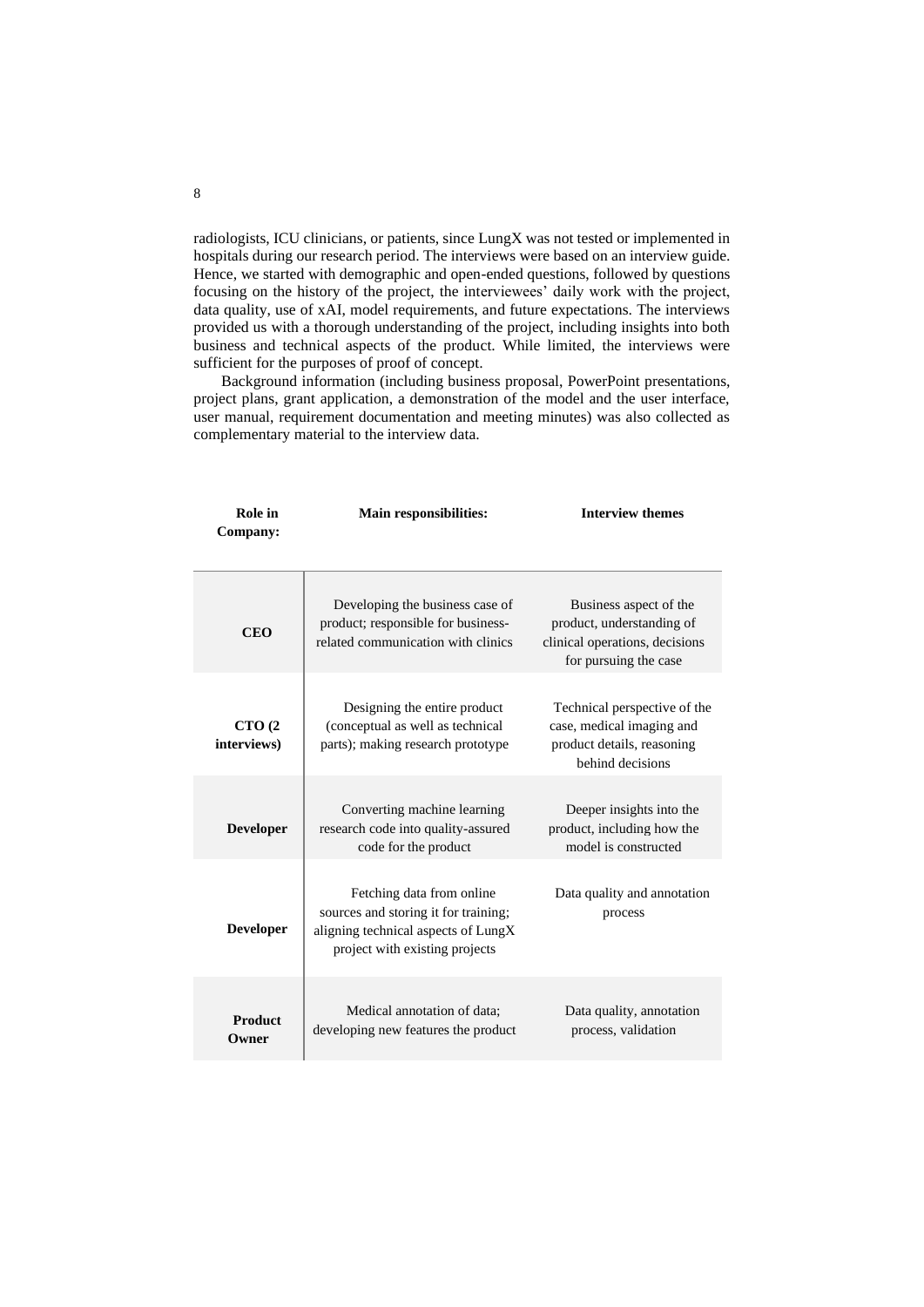|                                                        | should include (medical advisory<br>role)                                                                                                                                                   |                                                                                                                                       |
|--------------------------------------------------------|---------------------------------------------------------------------------------------------------------------------------------------------------------------------------------------------|---------------------------------------------------------------------------------------------------------------------------------------|
| <b>Medical</b><br>annotator, (2)<br>interviews)        | Medical annotation of data                                                                                                                                                                  | Data quality, annotation<br>process, validation                                                                                       |
| <b>Clinical</b><br><b>Operations</b><br><b>Officer</b> | Will be involved in planning the<br>clinical validation of the product and<br>day-to-day interactions with clinics;<br>has not been very involved in early<br>phases of product development | Project testing procedures,<br>obstacles in product testing at<br>hospitals, deep understanding<br>of clinical processes at hospitals |

*Figure 1 Interviewee summary*

#### **1.3.2 Data analysis**

For the data analysis, researchers adopted an "insider-outsider" interpretive approach [75], [76] where initially, they established the "insider" perspective of how the need for xAI emerged in the AI-based project.

Once the "insider" understanding was formed, we engaged on a more abstract, theoretical level—the so-called "outsider" point of view—where the researchers created a link between the four dimensions [77]. In other words, we associated the "insider" point of view with the "outsider" point of view to merge our understanding of practice with our understanding of the existing literature.

The first and second author undertook the entirety of the field work, jointly developing an "insider" view of the process. The third author looked at the data after collection — having an "outsider" perspective on the phenomenon and the research site allowed the third author to provide new ways of theorizing and identify new patterns in the data which were discussed with the other authors. This method of data analysis revealed itself to be very fruitful since the first two authors could draw on their rich understanding of the data during the discussions of the identified patterns by agreeing or disagreeing with the third author, thus linking the "insider" view with the existing literature.

Our qualitative data analysis followed the approach of Gioia, Corley, & Hamilton [76]. We employed constant comparative techniques and open coding [78] in order to analyze our data, and our data analysis was an iterative process during which we discussed codes until we reached an agreement.

First, we moved all interview transcripts and background materials to NVIVO software to look for specific indicators of the practices where the need for explanations emerged in the project. These practices constitute our unit of analysis.

Next, we started by applying open coding on the interview transcripts to identify first-order concepts, staying close to the informant's original statements. We linked these original concepts together and formulated second-order themes (axial coding). Finally, we further grouped the themes together to come up with four dimensions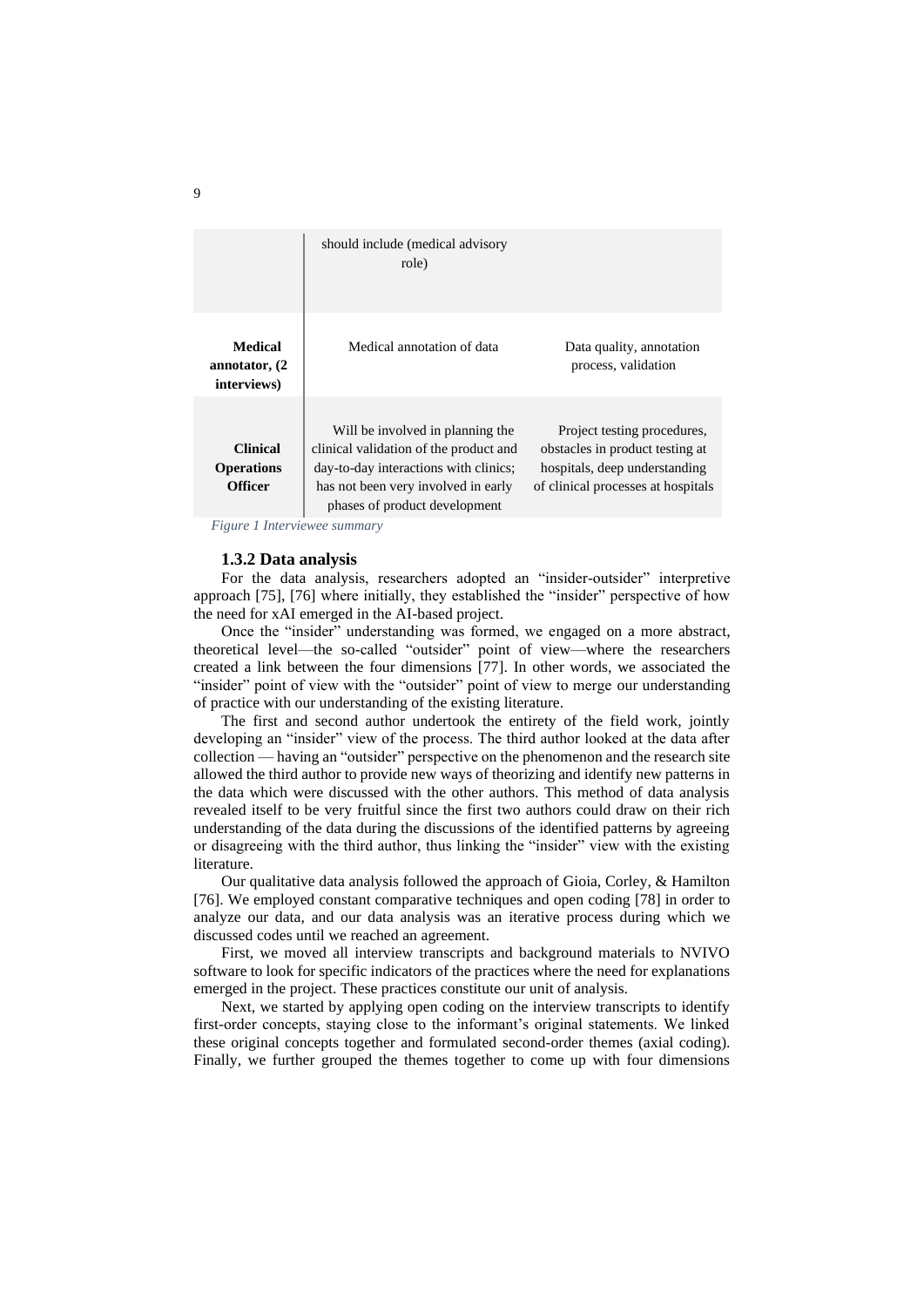through which the need for xAI manifested itself in the project. We illustrate our data structure in Figure 2, where we depict the concepts, themes and dimensions identified in the data analysis. As our coding of the data progressed, the first-order concepts emerged from quotes by interviewees. These were then grouped into second-order themes reflecting a higher-level concurrent theme structure in the coding. Lastly, these themes were aggregated into four dimensions of stakeholder's concerns emerging in the development of LungX: Development Team concerns, Subject Matter Expert (SME) needs and concerns, Decision-Maker needs and concerns, and Audience: (Patient) concerns. These concerns are constituted by the model's different stakeholders, articulating their own relationship to the model or their perception of other stakeholder groups in the development phase of LungX. Assessing the secondorder themes, it is important to note that they are not necessarily mutually exclusive to the different dimensions but rather have the most influence on the depicted dimension. These stakeholder concerns are discussed in more detail in the findings section.



Going forward, we present the case setting followed by the findings from the data analysis and structure, thereafter a discussion of the findings, conclusion, and further research.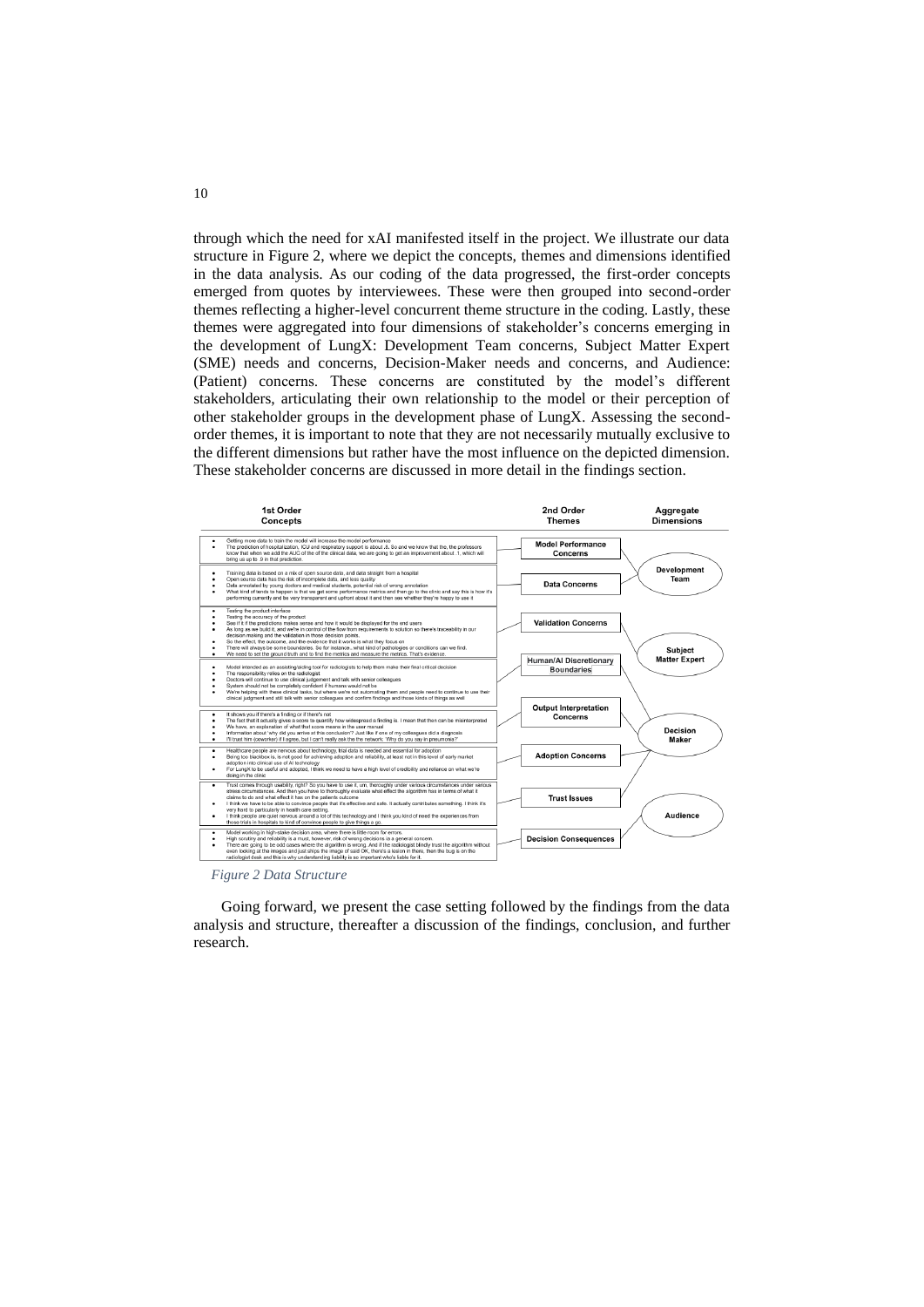### **1.4 Case Setting**

The empirical setting for our case study is a Nordic healthtech startup that specializes in medical imaging. The company was founded within the last five years with the vision of simplifying radiology and improving the patient journey through diagnostics. The five founders come from a mix of business and university backgrounds — four of them have extensive experience within medical imaging, while one of them has many years of experience with the commercial execution of life science projects. The company has approximately 20 full-time employees and a handful of part-time associates organized within the areas of business, research, development, operations, and regulatory affairs. When our research project started, the startup had one Class I CE-marked product on the market: a medical imaging solution able to triage patients and provide diagnostic support based on brain MRI scans. While it was not the subject of our focus, the existing brain product is worth mentioning because it came up in several interviews as some of the elements of LungX are inspired by the brain solution. Our research is centered around the development of LungX, a new solution based on lung X-rays.

The idea to develop LungX emerged based on a desire to alleviate strain on health services providers during the COVID-19 crisis by putting the company's medical imaging capabilities to use. One of the main challenges facing health services providers in relation to the COVID-19 crisis is diagnosing and predicting how the disease will develop [9]. To address this, the company partnered with relevant hospital stakeholders and collaborators from a computer science department at a top Nordic university to develop the idea of using imaging to diagnose and predict disease development such as the need for intubation, admission to intensive care unit, or prediction of death, and thereby assisting in resource planning at hospitals. During the initial phases of product development, it became clear to the company that LungX could be based on X-ray scans as they are generally faster, more mobile, and more accessible than CT scans. The fact that many hospitals have mobile X-ray scanners was a big advantage; this meant that healthcare providers could bring the scanner to patients instead of vice versa, making it easier to avoid spreading infection. LungX was therefore built to take X-rays as input and use advanced AI and image analysis to provide real-time information that can assist in resource planning. The input LungX provides to the resource planning process comes in the form of a severity score for COVID-19 patients, a modified Brixia score [79] that quantifies how many of the patient's 12 lung zones are affected by lung edema/consolidation. Moreover, LungX is able to detect six different lung abnormalities (atelectasis, fracture, lesion, pleural effusion, pneumothorax, edema/consolidation). The severity score is calculated when edema/consolidation is detected, and it indicates how widespread the finding is throughout the lungs. The detection of the six different lung abnormalities provides trained medical professionals with complementary information in the evaluation of chest X-rays and is assistive in nature. Besides the detection of lung abnormalities and the severity score, LungX also provides a planning element based on triaging patients. The triage assessment for each incoming patient measures the severity of the pathologies detected and is based on a ranking of the lung abnormalities and the severity score to help support planning of patient care. It is meant to give a quick status overview of current patients and prioritize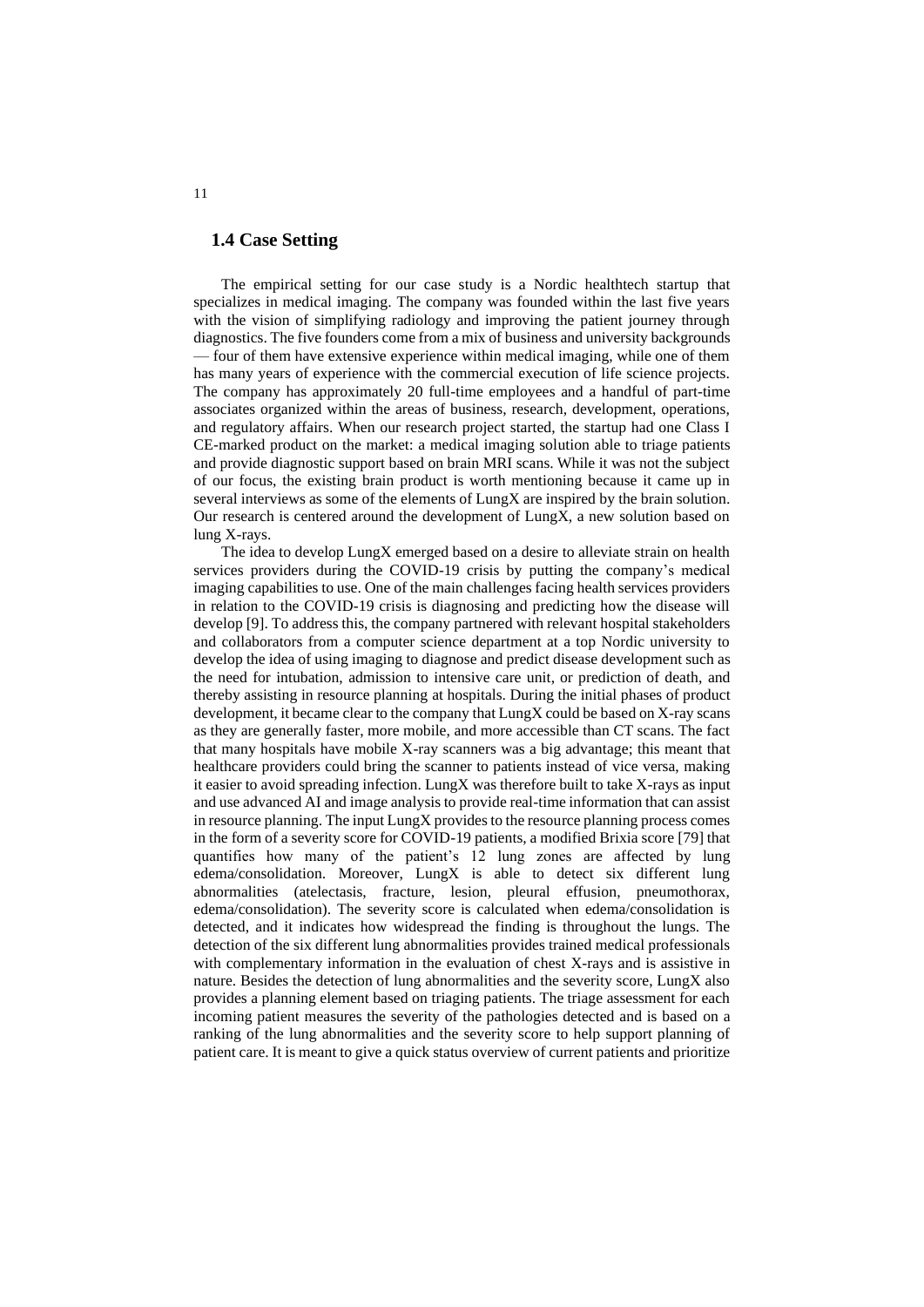those with the most severe symptoms. Thus, LungX has multiple value propositions that can be utilized based on the specific needs of a given hospital. For the interested reader, the technical details, data foundation and test performance metrics for LungX are described in Appendix 1.

The information provided by LungX is visualized in two different interfaces: The Study List and the Findings Viewer. The Study List provides an overview of all patients scanned and their triage category. This means that the Study List can be used to prioritize patients based on their triage category so the patients with the most critical triage category can be seen first. The Findings Viewer shows all the information extracted by LungX for a single patient, including their scan, their triage category, and a findings overview showing whether each of the six abnormalities has been found in a binary fashion (present or not present). If a given abnormality has been, it is possible to use a 'Findings Selected' option to see a markup of where in the X-ray LungX has identified the finding. Figures 3 and 4 show a representation of the Study List and Findings Viewer, respectively. The two figures are not identical representations of the actual system, but they accurately portray the type and format of information presented in the GUI.

| <b>Patient</b><br><b>Name</b> | <b>Patient ID</b> | <b>Study Date</b> | <b>Modality</b> | <b>Scanner ID</b> | <b>Study Summary</b>                                   | <b>Triage</b> |
|-------------------------------|-------------------|-------------------|-----------------|-------------------|--------------------------------------------------------|---------------|
| Anon 1                        | 1111              | 11/11/11          | <b>CR</b>       | 12121212          | Indication of lesion                                   | Medium        |
| Anon <sub>2</sub>             | 2222              | 11/11/11          | <b>CR</b>       | 12121212          | Indication of pleural<br>fusion, atelectasis,<br>edema | High          |
| Anon 3                        | 3333              | 11/11/11          | <b>CR</b>       | 12121212          | ۰                                                      |               |
| Anon 4                        | 4444              | 11/11/11          | <b>CR</b>       | 12121212          | Indication of lesion                                   | Medium        |
| Anon 5                        | 5555              | 11/11/11          | <b>CR</b>       | 12121212          | ٠                                                      | Medium        |

*Figure 3 Study List*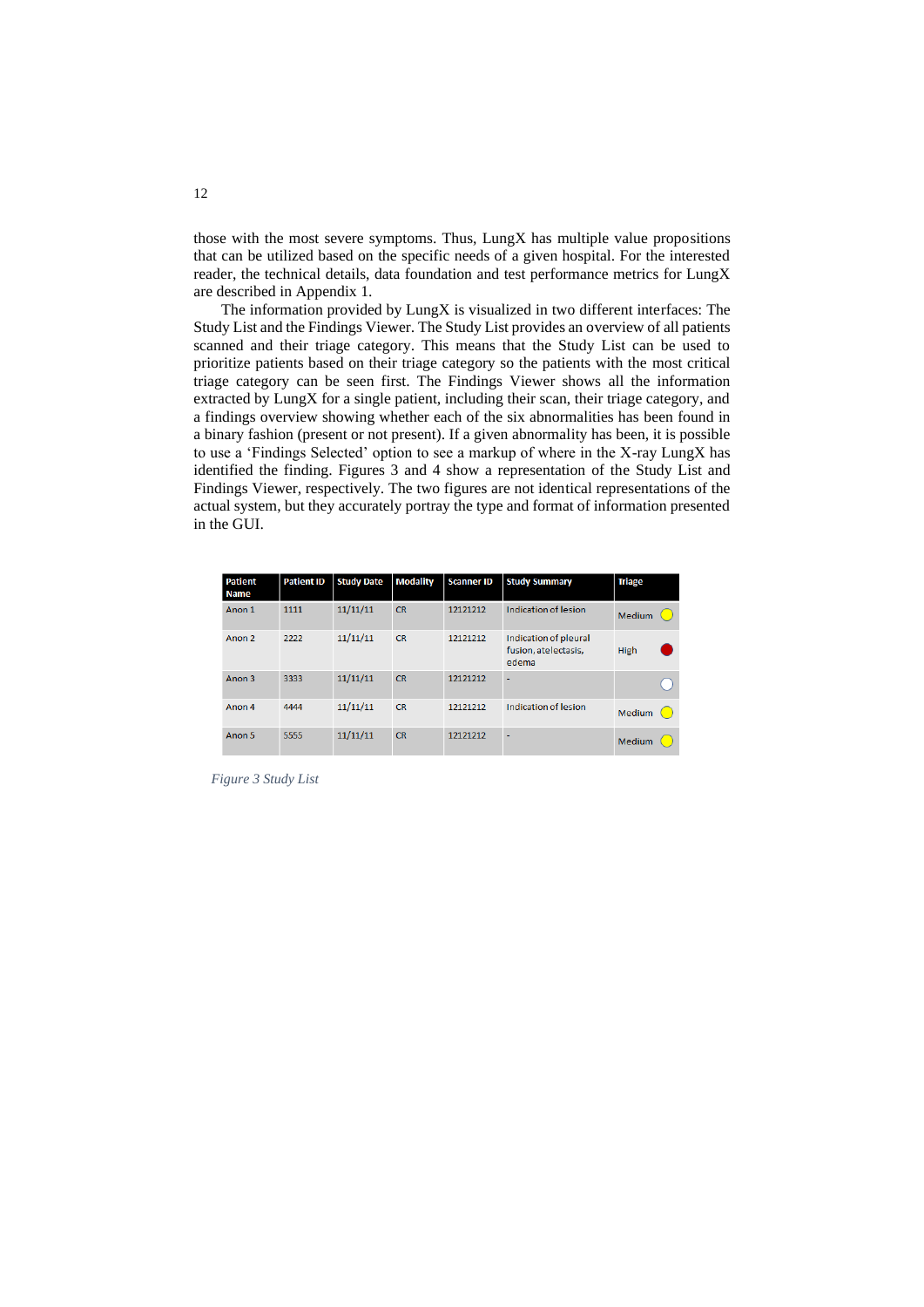

*Figure 4 Findings Viewer*

## **1.5 Findings**

While investigating how the need for xAI emerged during the development of the AI application, we observed a plethora of concerns as expressed by the interviewees. In particular, we found clear patterns of variations in how the need for xAI emerged, and we identified four aggregated concerns related to development, domain expertise, decision-making, and patient-related concerns. These concerns manifested with specific stakeholders in mind. In the next sections, we present the specific stakeholder concerns that lead to the need for xAI in AI-based healthcare applications.

#### **1.5.1 Development Team**

Explanation needs were expressed not only by the members writing the software, building infrastructure, or training the model, but also by people working with and annotating the training data, developing the GUI, and testing the model and product. In this particular setup—the partnership among the university, the company, and the hospital—the company is responsible for researching and developing the best possible solution for identifying and classifying COVID-19 based on CXR (chest X-rays) and potentially other data sources. As a result, we observed that explanation needs emerged through the development team's concerns, which primarily involved Model performance and Data foundation concerns.

#### *Model Performance Concerns*

Many times, interviewees stated that in order to achieve the aim of the project—to improve the patient journey—the model had to fulfill certain performance requirements while still complying with GDPR policies and local health regulations. The performance of the model constitutes a major development obstacle in terms of obtaining satisfactory accuracy and precision scores.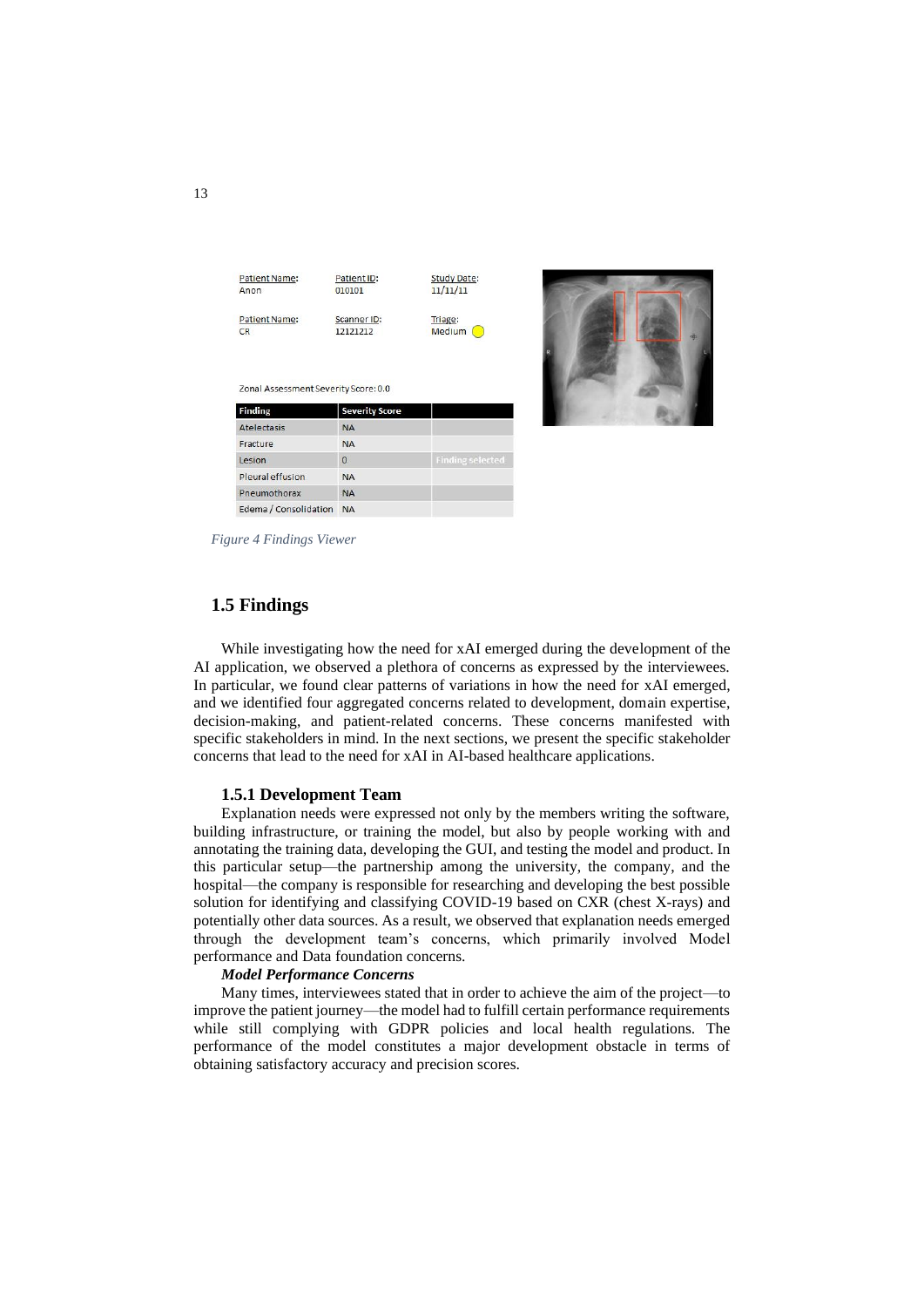*"The main obstacle would be to ensure enough, you know, accuracy and precision."* (Medical annotator)

Developers used the explainable element in the GUI to test and validate the model's performance, viewing the output and performance in the GUI to ensure correct visualization of the pathologies in the CXR. Various tests on 20% test data landed around .8- .9 AUC (area under the curve) for detecting COVID-19, green-lighting the model for empirical testing to see if those numbers would still stand. However, two types of pathologies proved more difficult in terms of maintaining a reliable performance. This resulted in a scope creep to four instead of six pathologies in the test version for the clinics and hospitals.

*"… It's not because we don't have enough data, it's just we don't have enough phenotype of the dataset in the sense that you could have lots of pneumothorax pretty clear, you could have faint pneumothorax, but there are some pneumothorax that are extremely hard to see…"* (CTO)

Moreover, the current model only examines images and does not take into account any additional information, such as gender, age or other patient information. On the one hand, this is good in terms of complexity as fewer variables will often be easier to interpret, however, on the other hand the model still needs to maintain a satisfactory performance. This is often a dilemma in developing models for critical decisionmaking, as one of the interviewers reports that more data would also improve the accuracy of the model:

*"…Right now, you only have the images and do not take into account any other additional patient-related data like age, gender, blood pressure, or whatever it might be that could be relevant in terms of improving the accuracy of the model."* (Developer)

To improve the accuracy of the model, the developers are aware that additional information can significantly influence the model performance.

*"…We did see, well, an increased accuracy when they had age information as well, so I think age was definitely something to include."* (Developer)

However, the current performance proves good enough for testing in empirical settings, but it will be expected to include more vital patient information in testing. Hence, this increases the need for explainability, as complexity in the model increases in parallel with more data and variables to comprehend. Though it's worth noting that LungX is an aiding tool rather than a diagnostics tool, clinicians still need to have some understanding of the model output. However, the use of the model output can differ, depending on the role of the clinician.

*"…For example, a radiologist probably doesn't need as much help finding a series of kind of common pathologies in a chest X-ray, I think they're able to do that really*  really quickly, versus a junior clinician maybe working in the emergency department *who might not have very much experience in looking at X-rays. And that actually might be the main benefit for them, whereas maybe in the radiology department it's not so much about finding the pathology, it's about having something that very quickly scores that and provides a risk assessment."* (Product Owner)

Performance is now a situation-specific measure that depends on the intended use case (e.g., diagnostic assistance or risk assessment) and shows how it can differ from use case to use case. In this sense, performance is not necessarily usefully displayed in numeric values dealing with quick risk assessments, as it is arguably harder to comprehend a numeric value than simple color-coded indications in stressful situations.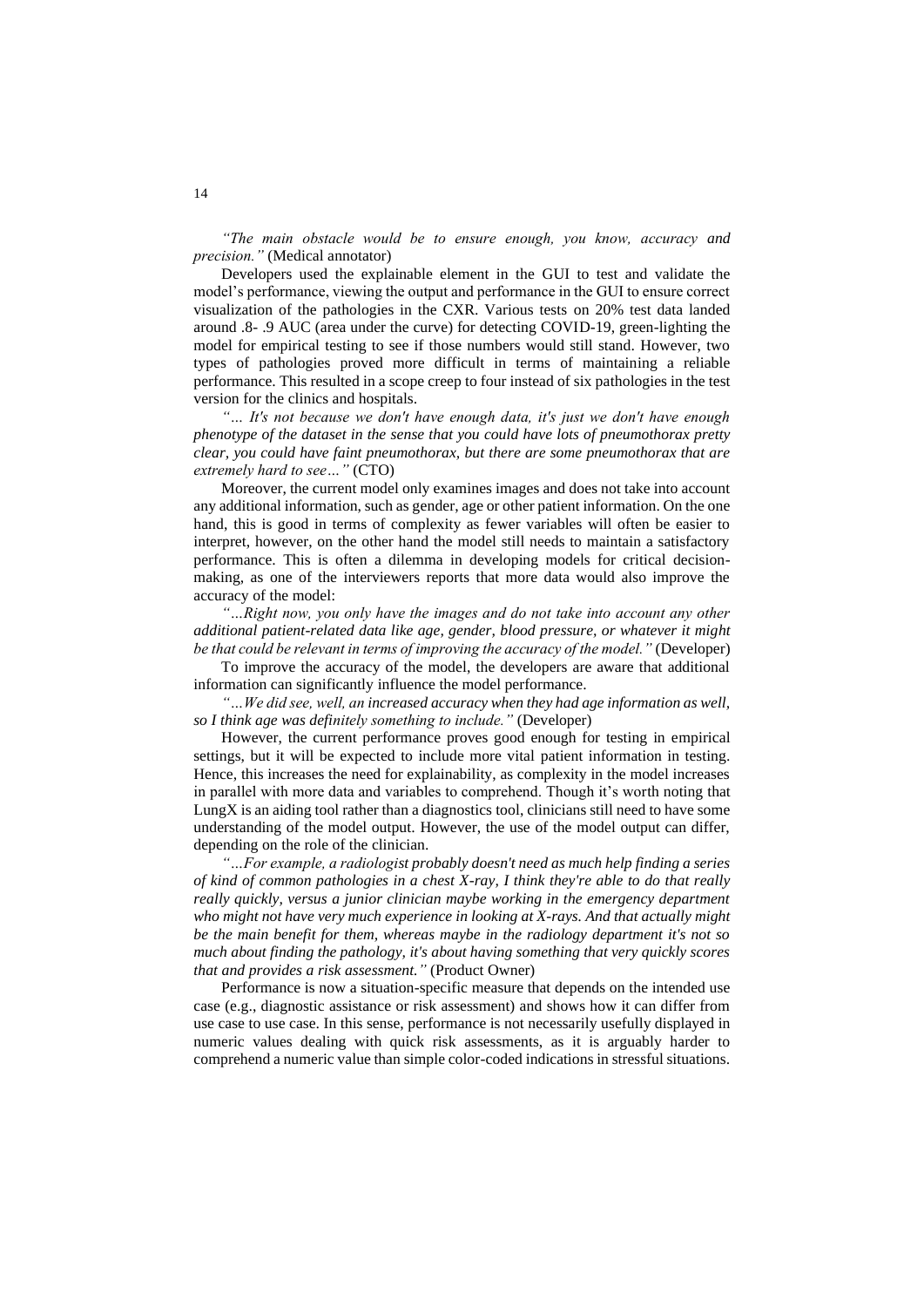Development of the shown output should reflect the stakeholders' needs in their specific situation, including the developers themselves.

#### *Data foundation concerns*

Data foundation concerns relate to the data collection approach practices of storing and cleaning data, as well as how data is structured, annotated, and evaluated. The ability to build any form of supervised DNN (deep neural network) demands a data foundation that is labelled correctly, with a variation that is evenly distributed. Just as critical is the size of the dataset. Both the variation, size and distribution of the data foundation can be explored with different xAI frameworks to identify potential biases in the data prior to modelling.

It is imperative to have a data set large enough for both training and testing to provide a convincing consistency in the model. In this case, data annotation practices were standardized by an employee with a medical background, who created a protocol for how to interpret the CXR, segment them into different pathologies, and annotate them. Three annotated datasets were used — one received from the hospital (containing COVID-19 CXR) and two open-source datasets containing different types of similar pathologies. These datasets established the data foundation of the model. The severity score the company developed builds upon the brixia scoring system for COVID-19 [79], [80] to segment the lungs into 12 different zones, visualized and explained in the user manual.



*Figure 5 Visualization of ZASS Calculation*

The zonal assessment severity score (ZASS) and the brixia scores have been used at clinics as ICU doctors need something easily interpretable to measure patient progress. In this case, the company found out that radiologists were doing this by hand. They may, therefore, be familiar with interpreting this scoring, which is now automated for them. As illustrated in Figure 5, the model measures the affected areas of the lungs and gives a total score of 0-12.

*"…And then we found out, at one hospital, the radiologists were scoring the X-rays just because the intensive care doctors wanted something quantifiable to base patient progress on. That helped us define if we should use a similar scoring system. We can automate that scoring."* (CTO)

Moreover, the company has employed several doctors—one of whom is the product owner—to guide the team as to which information is important for ICU doctors and

15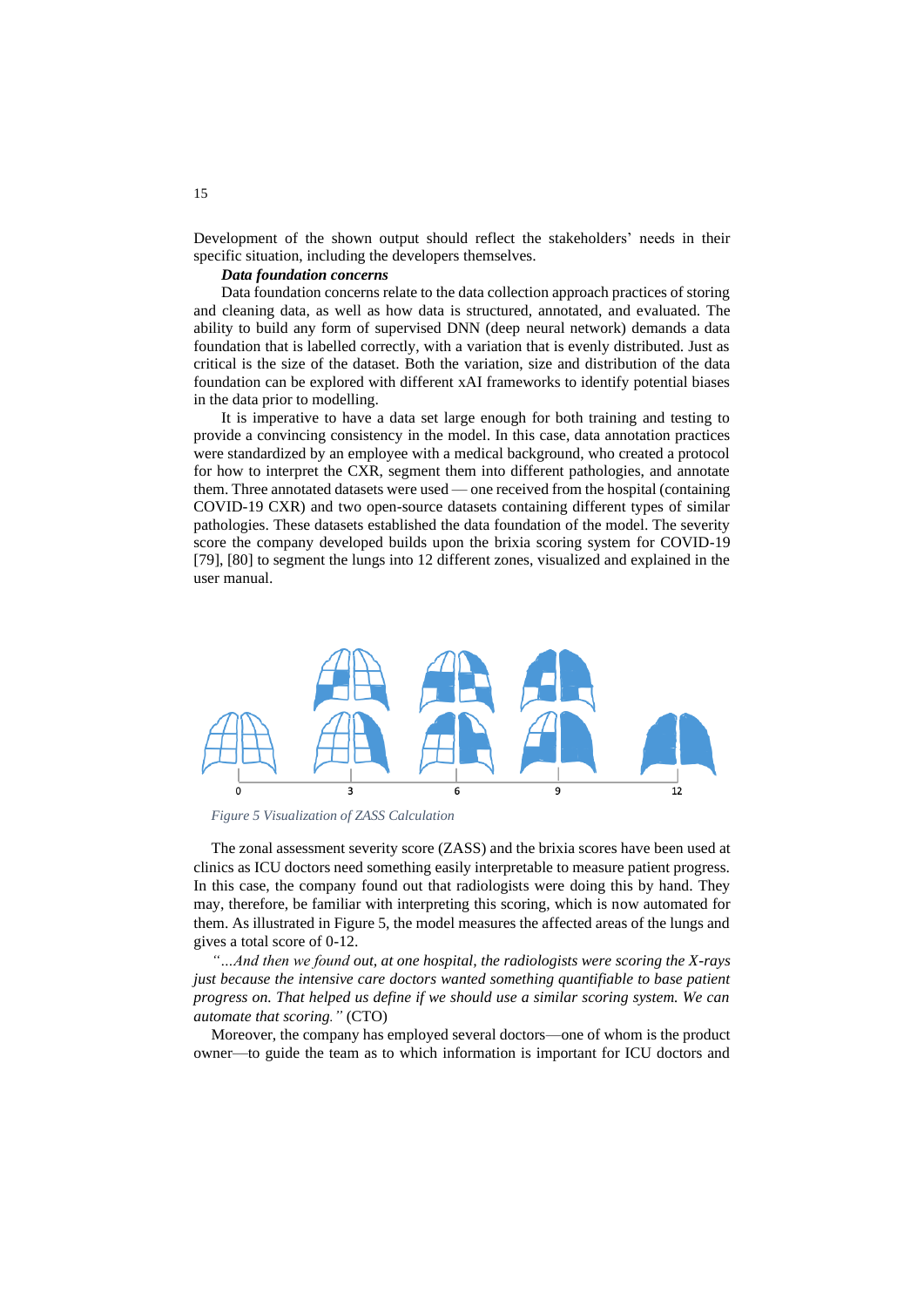radiologists when they make their decisions. The team has also established an international network of specialists from around the world, including Italy, which was one of the first countries to shut down due to the pandemic. The insights and learnings gained from these partnership-discussions with other clinicians were used to prioritize information and metadata related to the images. Furthermore, these discussions prompted the team to replace the previous heatmap overlays on the X-rays with the current boundary boxes to indicate findings in an image.

However, knowing what data and information you want is not always the same as having it; one of the developers also expressed concern with using open-sourced data, as some information such as which scanner was used, image quality, and if any preprocessing of the images has been done is often not described in these datasets. Besides these concerns, the ability to generate correctly classified COVID-19 instances is another hurdle the team has managed to tackle with an accuracy around .8, by training and educating their employees in reading and interpreting CXR.

### **1.5.2 Subject Matter Expert**

Subject matter expert (SME) concerns relate to domain knowledge and validation practices. The role of the SME can shift depending on the context. In the development phase of LungX, when annotating the images with the different pathologies, the SMEs consist of the employed clinicians and one radiologist. The annotation team was creating the ground truth for the machine learning model to be able to recognize COVID-19. As such, the team has gone through extensive training in detecting abnormalities in CXR. Even though some are doctors themselves, the team members are young and have therefore chosen to partner up with a more senior radiologist with years of experience

## *Validation Concerns*

The team is very cautious of the life-or-death stakes their product is dealing with, which reflects their validation concerns and how the company addresses the need for a sound model that supports the trust of all stakeholders. Operating in high-stakes environments has led the team to maintain a human-in-the-loop approach when inspecting the annotations of the data foundation, even though machine learning helped in identifying many of the pathologies by using NLP (natural language processing) tools to identify pathologies of interest. It's worth noting that the more uncertainties the model relies on, the more doubtful it will be in the end, though this will not necessarily be visible in the performance metrics. To approach this, the company provided manual insurance by having SMEs oversee the annotation process.

*"…When we look at the images, we also had a report from the radiologists who had described it previously, and we use that report as a ground truth for confirming that findings were there. And the way that those images got found was an algorithm search in these reports. And they found keywords such as pneumothorax or pneumonia. And then they took that image and put it into the pneumonia, or pneumothorax dataset."* (Medical annotator)

Besides the validation of training data, the company faces a clinical validation process based on images delivered by the hospital. In this setting, the SME would be one of the collaborators from the hospital reviewing the output of the model and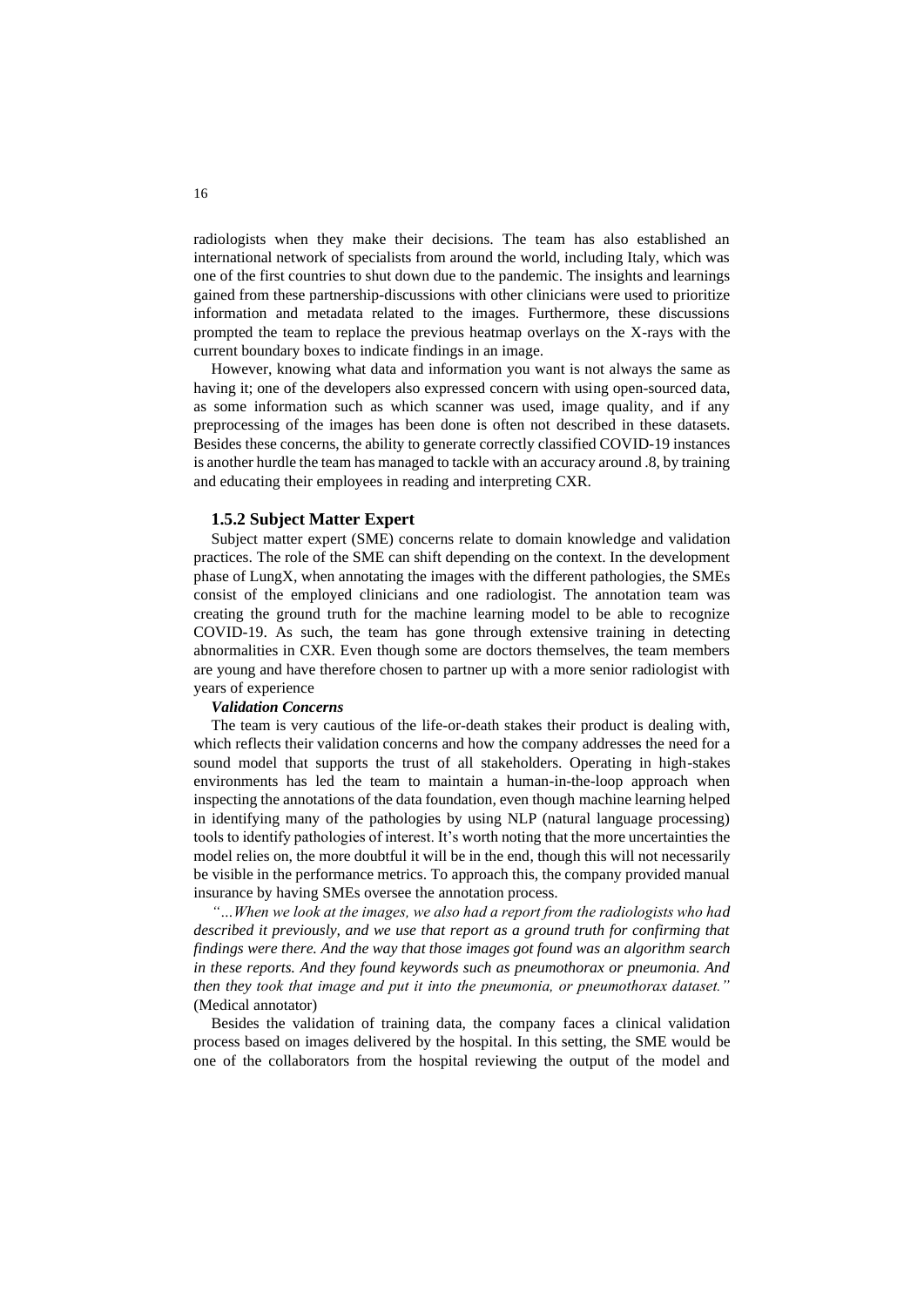evaluating if the results are substantial. If so, they will continue testing the product in production.

"... There will be a process of formal clinical validation happening in the next *couple of weeks, and so that will be an analysis based on a data set and dedicated data set for validation…"* (Medical annotator)

*"… The clinical validation part is together with the clinics finding out whether or not the LungX solution is relevant for [the clinics] and actually provides benefit for them...and obviously, Hospital X is more a partner in terms of providing medical insights into what is needed and necessary, but also for testing and validation."* (CEO)

Validating the output of the model with experienced professionals from the hospital as well as medical annotators led the company to drop two of the original six pathologies in scope, as their performance was not living up to their standards.

### **1.5.3 Decision-Makers**

Decision-making concerns are very prominent among the interviewees, as the value proposition of the product is directly related to the use of the system for improving decisions in the hospitals. However, LungX entails not only one but multiple value propositions supporting different end users. These could be the ICU clinicians, the hospital manager, the radiologist, or the nurse. For instance, the severity score (ZASS) would primarily be useful for the ICU clinicians. We identified four themes which represent concerns about decision-makers (e.g. clinicians, radiologist) and their interaction with LungX. These concerns are inferred from the interviews with other stakeholders both medical and development staff at the company.

### *Human/AI Discretionary Boundaries*

Decision-Making is a process where various information is collected or presented, interpreted, and used by humans to draw a conclusion. In the case of using AI systems to assist this process, the interviewees express their concern regarding discretionary boundaries between the model output and the decision-maker's judgement.

*"I'm always curious about what [LungX] says. I have my own findings, and I'm also very curious about what it says. If it's the same, then I'm more confident in my findings. So as a young doctor, I would use it for that. Even though it can't catch it all."* (Medical annotator)

*"Trying to understand who's liable for the decisions is extremely important."* (CEO)

The user interface of LungX has limited information on how certain the model is in its classification, which could lead young doctors to rely too much on potentially low accuracy output from the model. The need to adjust the complexity of the information displayed could be re-evaluated; though there is a risk of contaminating the interface, an accuracy score would potentially awaken a more critical judgement in young doctors. Hence, the need for further understanding the interplay of a human and AI in order to achieve altogether better diagnostic outcomes. This information is consistently requested by the employees and is on the roadmap for implementation.

*"I like to know the boundaries, the thresholds that determine whether the machine learning model classified it as normal or not normal. I'd like to know that threshold so I can use that in my own decision-making. And then I regard the software, the*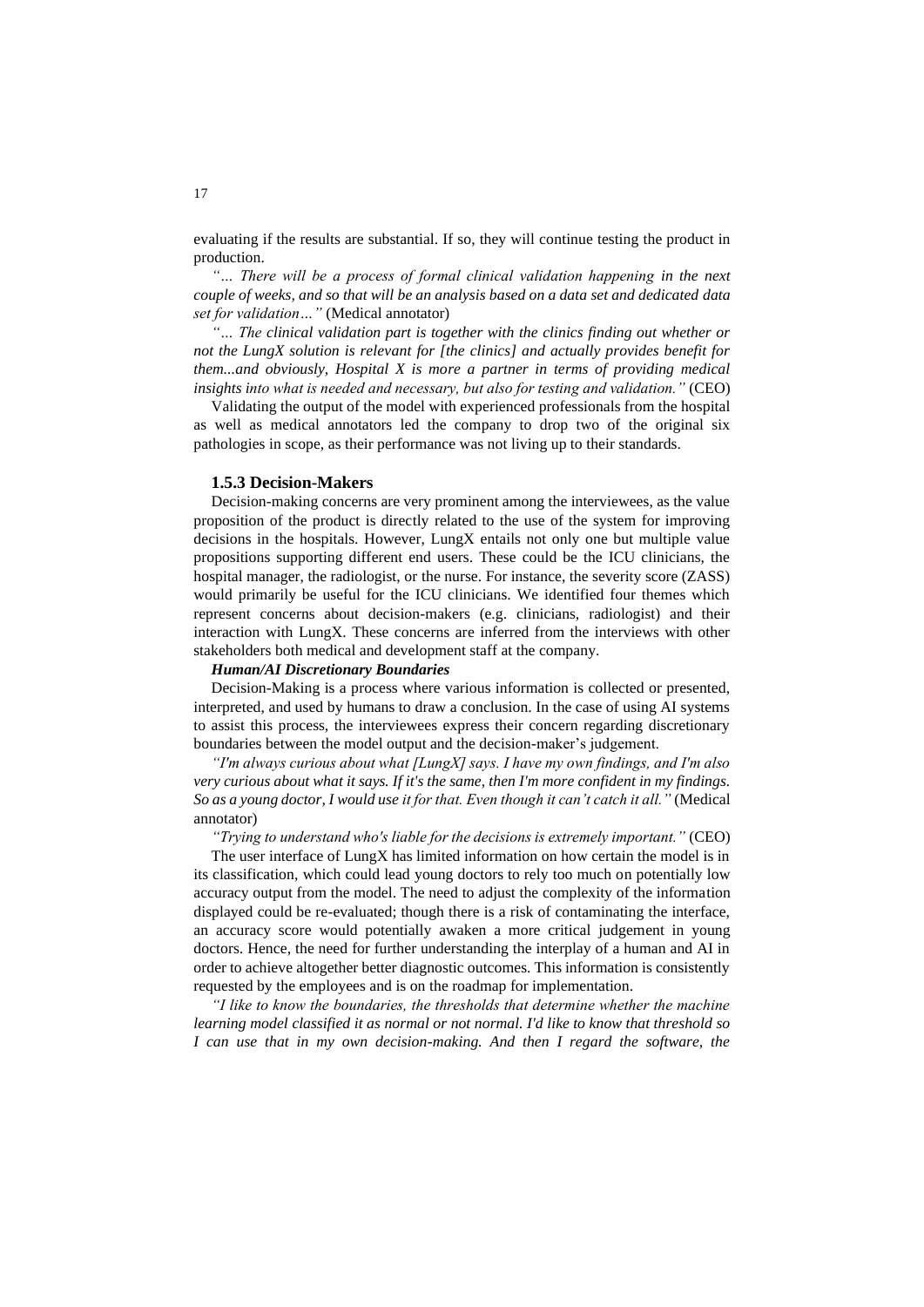*framework, as helping me with some inputs to my own decisions. That's why I don't want it to [automatically] make decisions for me, like diagnosing."* (Medical annotator)

Though LungX will influence the decision-making process, it is emphasized several times that none of the clinical staff at the company wish for the model to take over the decision; rather, they'd prefer to use it as an aiding tool in their own decision-making. Therefore, it is even more important to stress that the final decision belongs to the doctor and that the model cannot stand alone.

*"The primary goal is to assist with diagnostics or assist with planning but not kind of take over those processes because that's not the goal, and I think there's much more risk when software tries to automate processes in medicine, and that's not what we're trying to do."* (CEO)

Moreover, the tool does not take into account the patient's history or any information from the clinical investigation (blood samples, blood pressure, etc.), all of which are highly relevant to the final decision.

*"I deem that the clinical information, the patient history, and the clinical signs and the results of the clinical investigation of the patient is very important in telling me what it might be that I'm looking at, and so that's important to include. It wasn't*  included in this product and it isn't included right now, but I think that's actually really *important in doing that."* (Medical annotator)

For the decision-maker, the complexity lies in judging when and how they should factor the information presented in LungX into their own decision-making. Depending on where these boundaries are agreed upon, different xAI needs emerge. The more complex and autonomous the system, the more need for information that explains the 'why.' Furthermore, the tradeoff between complexity and interpretability emerges as the decision-making workflow should be smooth and undisturbed while still generating an informative, reliable explanation.

#### *Output Interpretation Concerns*

Whereas the theme of discretionary boundaries is concerned with when and what the decision-maker should use the aiding tool in their decision-making process, the theme output interpretation is about how the information is presented and interpreted by them. The information presented in the interface is intended to be easily interpreted, stripped of unnecessary noise to support a smooth and fast process. The most prominent feature in the software is the red 'bounding boxes' that enclose abnormalities in the image, their findings are then defined in a table beside the image as shown in the illustration of the Findings Viewer.

*"It's basically some sort of explanation of what we think [bounding box]. If there's a 95% probability of seeing a pleural effusion, the radiologist will think OK, why? Therefore, we have to be able to show exactly the reason and the region in which we think there is a high probability of a pleural effusion. So, this is where the bounding boxes come into the picture, to show the radiologist that these are the regions we think are the most suspicious of a particular finding."* (CTO)

Though the probability score of the findings (i.e., how certain the model is of its classification) is not displayed in the interface, information on the severity of the finding is shown (i.e., how widespread the disease detected in the lungs is). The severity score is considered more difficult to comprehend, as it consists of several underlying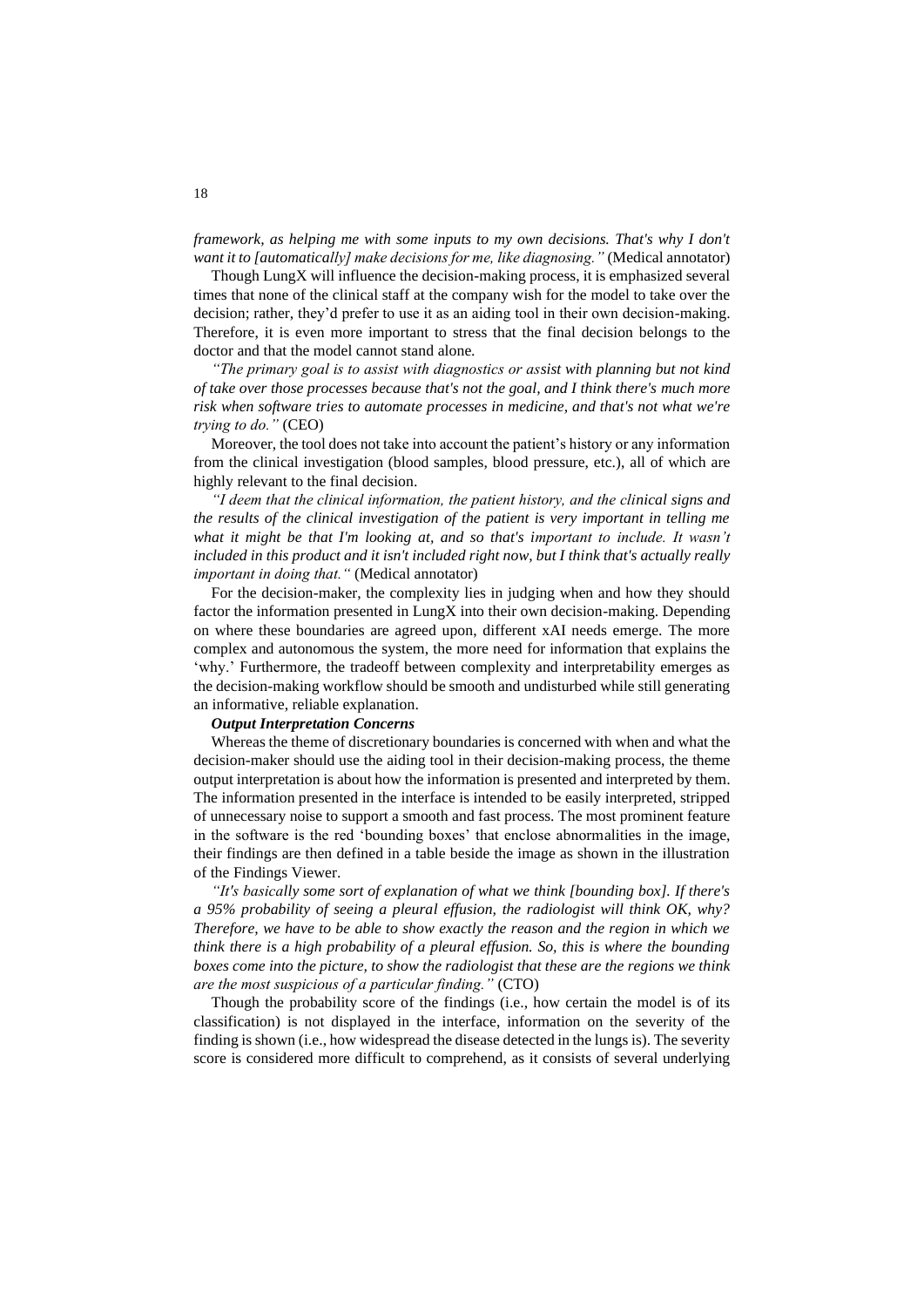factors, such as the severity ranking of the detectable diseases—as decided by the individual clinic—and the ZASS score, which is based on the brixia scoring system for COVID-19 to measure the extent of the disease [79]. As the severity score is subject to adjustment from clinic to clinic depending on their practices, this could increase the complexity in interpretation of the score.

*"I think that that it [bounding box] mitigates a lot of that misinterpretation risk. At the moment, I think it's relatively easy to interpret. You know, if there's a finding or if there's not, but in terms of actually… the fact that it actually gives a score to quantify how widespread a finding is. I mean, that then can be misinterpreted, and so we have, for example, an explanation of what that score means in the user manual...I think it is hard to communicate risk, particularly when that would then involve some clinical information as well, and then that becomes less easy to explain to a user because you can't just say, 'Oh, the lung was divided into the zones and, therefore, we kind of get this score."* (Product Owner)

How the clinicians interpret the visual information displayed is considered relatively easy when discussing the images and their boundary boxes. Moreover, the red/yellow/green triage field showing which patient should be prioritized first according to severity of disease and type of disease is deemed understandable for prioritizing patients but not for supporting diagnosis.

*"In our software, we also have a triage function, and that's very much low, medium, high triage. And I think that that is a pretty simple way to communicate risk or urgency to a user."* (Product Owner)

The quantified severity scores are deemed somewhat more complicated. Because of this, the company has incorporated two measures to accommodate that: training sessions for users on using and interpreting information in LungX to ensure that decision-makers feel comfortable using the values displayed.

*"I think also there are some risks related to more subtle things like interpretation of results [...] what do the results mean, and I think a lot of that has to then come down to making sure that everyone who uses the technology is trained in how to use it."* (Product Owner)

Moreover, the current decision-making process involves interaction between colleagues if they doubt a claim made by another clinician. This is seen as difficult to maintain when operating with AI-based systems.

*"I could ask my colleague, 'Why do you think that this person has pneumonia?' And he will answer [X, Y, Z], and OK, then I'll trust him if I agree, but I can't really ask the network [LungX]."* (Medical annotator)

#### *Adoption Concerns*

However, it is not enough to know how and what to use in a decision-making process if the product is not adopted in the decision-making process. The adoption concerns theme refers to how the employees experience resistance toward the product or express doubt about how it will be received and used.

*"Purely, it comes down to the lack of being able to get a good way of applying it in the clinic. That is the last step that fails because you might be able to sort of say, 'OK, there's a very good AI, it works really well, it has high accuracy, good sensitivity, specificity.'"* (Clinical Operations Officer)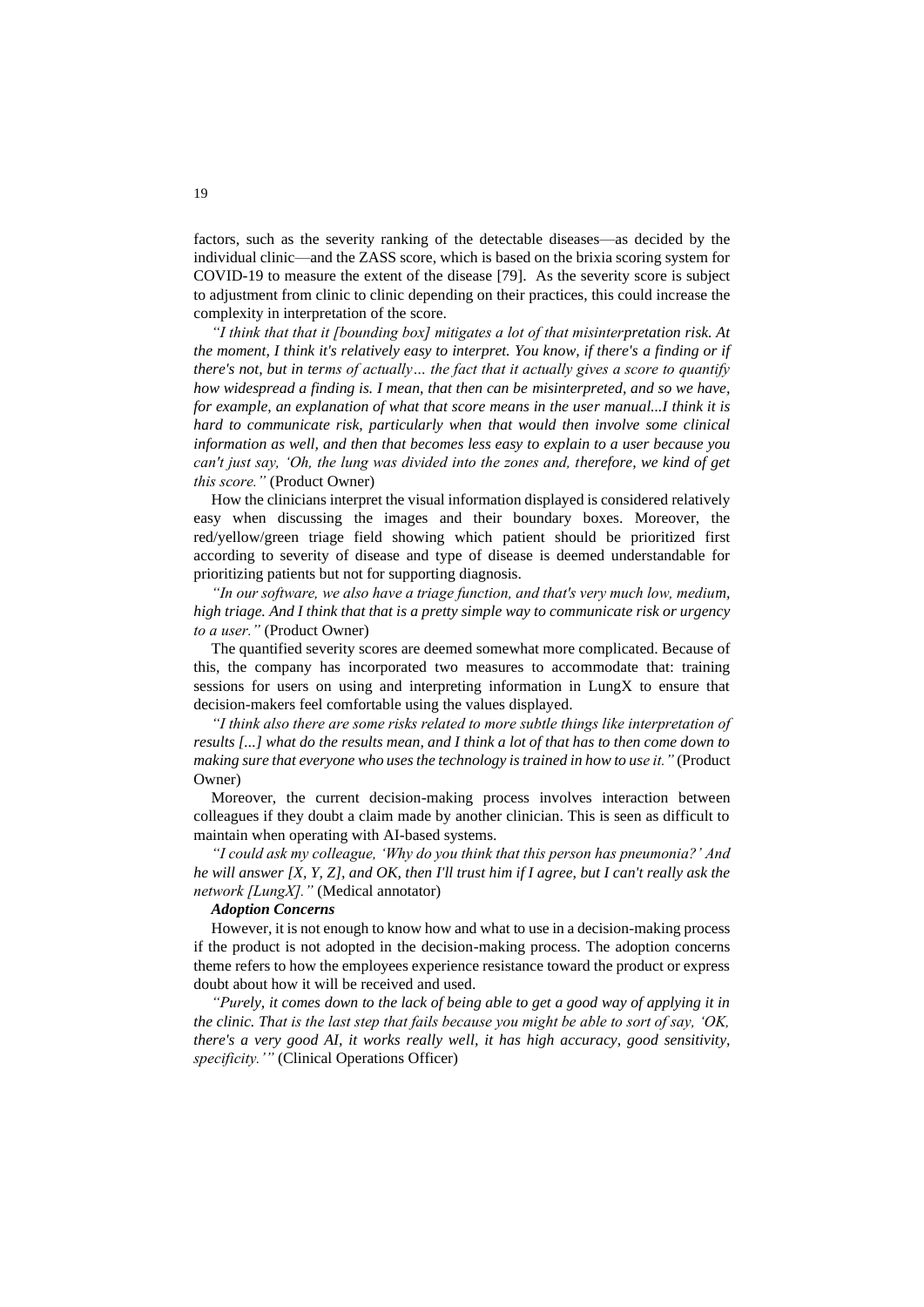According to interviewees, understanding the processes and workflow surrounding the work of an AI-based model is a key concern. The way LungX is incorporated into the overall process influences its adoption in hospitals. Interviewees also express a more general concern with using automation tools within medicine, as this field often deals with high-stake decisions.

*"So, I think it's twofold. I think it's that you need to make sure that performance is very, very good. But I also think… it's just very difficult for people to accept automation within medicine I think."* (Clinical Operations Officer)

Though LungX is not intended for automation, it has a significant influence on the decision-making process. The development team seems to be aware of potential resistance from medical staff, especially when introduced to new and unknown tools. LungX is one of the first systems of its kind to be implemented in clinics, which may subject it to resistance in many forms.

In addition, some clinics might operate with contingencies from other software products that inhibit them to change or alter their current processes. Moreover, the LungX product might not fit exactly what the clinics are looking for. Different pathologies can be of interest to different clinics, so the team risks having spent time on developing a product that is not relevant in real-life scenarios.

"*It's able to differentiate A from B. You go to the clinic and they say, 'Well, we can't implement that because, you know, we use this different product and we can't change that because the whole region has bought this product. We don't care about A or B. We care whether it's A&B or C.' So, you solve the wrong problem or maybe it's the wrong people that have to implement it. That is where you finally realize you've got a hammer and there's no nails that match it."* (Clinical Operations Officer)

This proves that deep knowledge of how the product is intended for use in a real-life scenario can be essential in order to ensure adoption by stakeholders in general. Moreover, the information required by the decision-makers needs to be present for them to benefit from the tool, wherefore the company has initiated the collaboration with hospitals and clinics worldwide. Here, they have acquired knowledge on what kind of information is relevant to stakeholders. However, a wide range of factors come into play in the adoption of new tools, including trust in the product, culture, local work processes, and general support from management.

#### *Trust Concerns*

The decision-maker has to make the final call about a patient's health and further treatment; understandably, this leads them to be very cautious in their decision-making, including the information they rely on to make their decision. After all, they are held liable and face the highest risks, both personally and professionally. Because using AI in decision-making within medical imaging is still a fairly new concept, the trust factor remains fragile, as with all new things.

*"… To have other doctors who are less enthusiastic about new technology, to have them use it because if the software, for instance, makes one mistake, just one mistake, it could be fatal, then the trust in it will be almost lost."* (Medical annotator)

To support public trust in the model for those who need more evidence of reliability, the company has scheduled clinical trials. Moreover, the implementation of xAI in the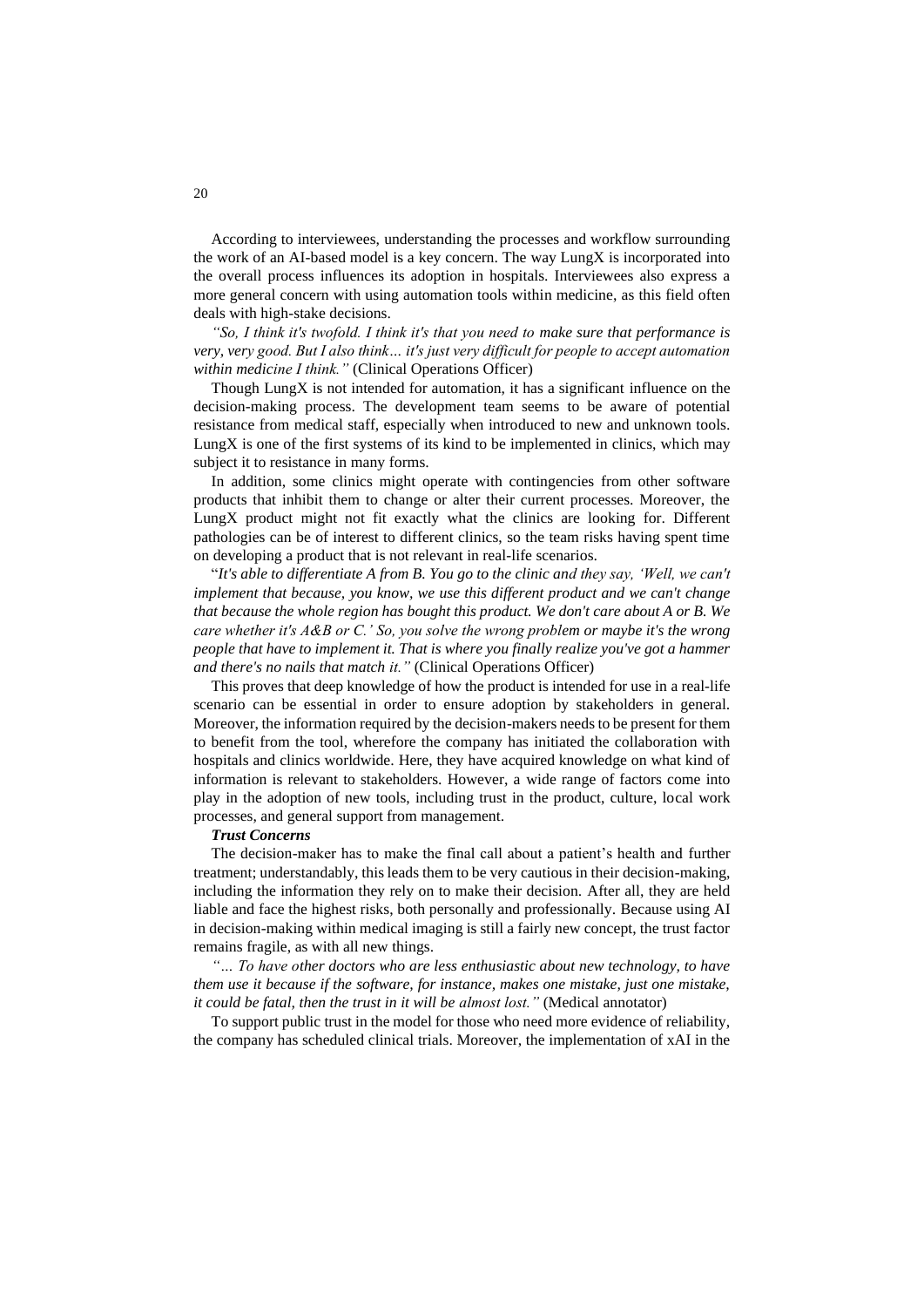form of the 'bounding boxes' and the color coding for the triage score, makes the interface amenable to decision-makers such as radiologists or ICU doctors.

*"I think people are quite nervous around this technology, and I think you kind of need the experiences from those trials in hospitals to convince people to give things a go."* (CEO)

*"And the clinical evaluation reports, the clinical trials that we are going to run with the hospitals that will establish the reliability of the system."* (CTO)

Though LungX is not automating the entire diagnostic process, it provides information that must be trusted in order to be useful. Interviewees explain that they discuss different cases when in doubt, as they are never always right. The same goes for AI models, wherefore it should never be blindly trusted. Some doctors may rely too much on the information provided and end up letting the model reinforce potentially flawed decisions.

*"…Maybe the less experienced doctors would trust it so much that they wouldn't have a second opinion on the image."* (Medical annotator)

*"If the radiologist blindly trusts the algorithm without even looking at the images and just ships the image of... said OK, there's a lesion in there, then the 'bug' is on the radiologist's desk, and this is why understanding liability is so important — who's liable for it?"* (CTO)

All interviewees stressed the fact that LungX is an aiding tool and cannot be held liable in any way, making the radiologist describing the images and doing the diagnostics report the liable party. The risk of being liable, as a software provider, for an undetected case of COVID-19 could have fatal consequences. Hence, accountability boundaries need to be made explicit that would allow the decision maker to critically use the output of the ML by applying their clinical judgment.

#### **1.5.4 Audience**

Since the case study investigates the development of the LungX product, the typical audience discussed in the interviews was patients themselves. In the end, clinicians and radiologists are trying to treat and save patients' lives, and LungX is intended to improve the patient journey by assisting in speedy identification of pneumonia related COVID-19 in the lungs and its severeness. The interviewees expressed concerns related to mitigating decision consequences for the patients.

#### *Decision Consequences*

The value proposition was to use LungX to quickly identify which patients need highest priority and which patients needed to be admitted to the hospital. LungX is dealing with high-stakes decisions that involve life or death for patients. In this sense, the interviewees are aware of the severity and how it can improve *"…the patient journey in terms of disease progression and predict the need for Intensive Care Unit, hospitalization, ICU or even ventilation, respiratory support or death"* (CEO)

All interviewees express a high level of concern for the patient and managing the high stakes, both in terms of prioritizing the most severe cases and determining how individual cases should be dealt with according to patient history. The high stakes are reflected throughout the model development in the product's great attention to detail,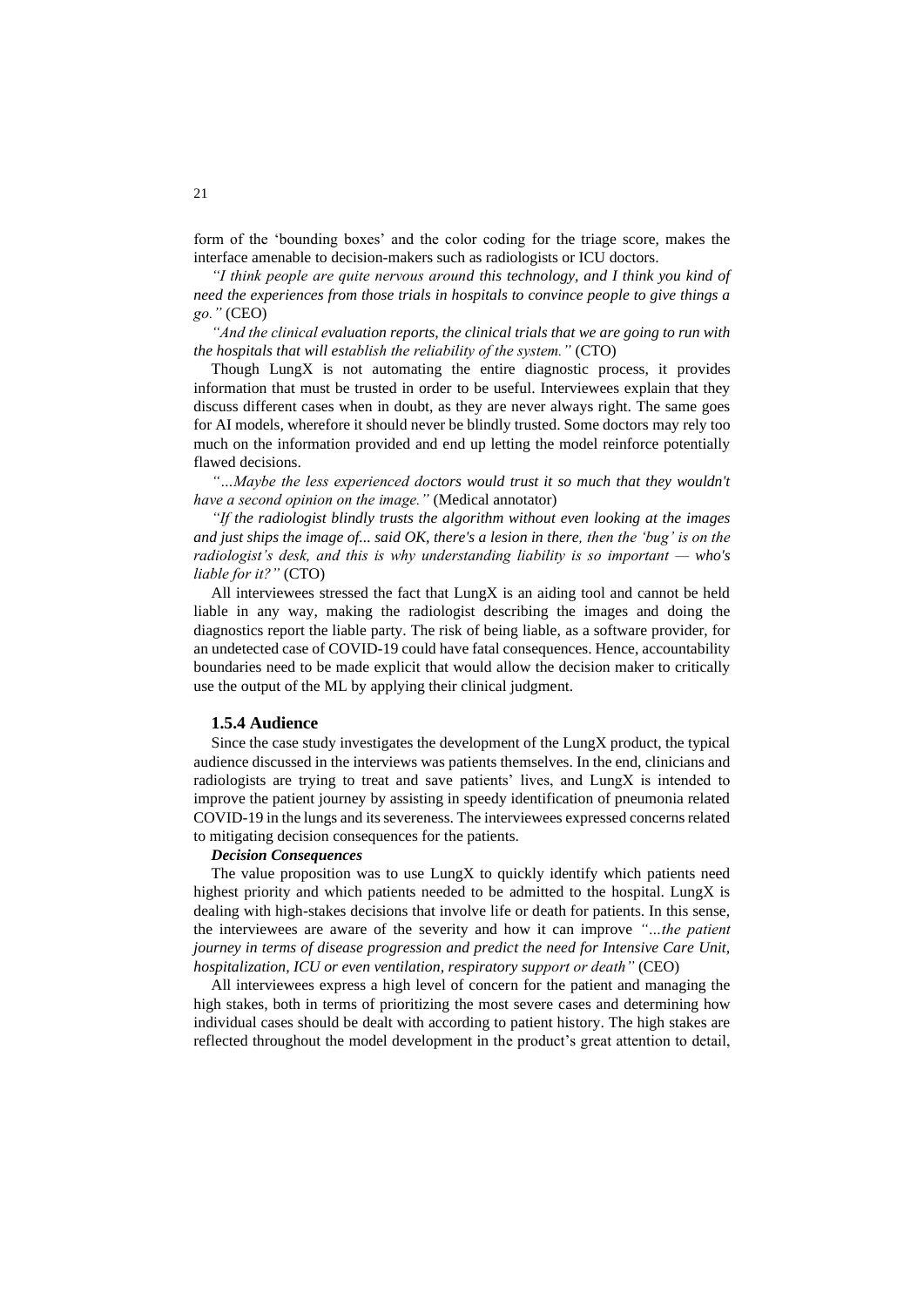high-level performance, and meticulous process for validating the model's training data.

*"…At the end of the day, it is a tool that interferes with a patient's life, so to speak… You can't call back a patient without having consequences, so this is really important to understand… If you have a patient that's diagnosed wrongly, and the patient gets some sort of an attack, then it's a lifelong rehabilitation."* (CTO)

Presenting LungX as a decision support tool where the decision-maker is still the liable party—rather than a completely automated diagnostic tool—ensures that the patient will preserve the possibility to object to a decision or ask for an explanation. In this case, the company guards this possibility due to the severity of the matter.

# **1.6 Discussion and Future Work**

In this study, we investigated the development efforts of LungX, an AI-based model for diagnosing COVID-19 in patients. In this context, we identified a plethora of xAI needs that emerge during the idea formulation and development phases. Further, we found that these xAI needs emerged through four aggregated concerns related to development, domain expertise, decision-making, and audience-related concerns. We also found that all these concerns were expressed either by a specific stakeholder or with a specific stakeholder group in mind (see figure 6).



*Figure 6 Concerns that xAI can alleviate depend on the stakeholder group* 

Explanation concerns expressed by and for the development team have been highly recognized in the literature [6], [47], [81] where developers use xAI frameworks to make sense of the datasets used as well as the inner workings of AI-based models in order to achieve performance results. Similarly, our findings in relation to xAI emerging through decision-making concerns—particularly manifesting in output

22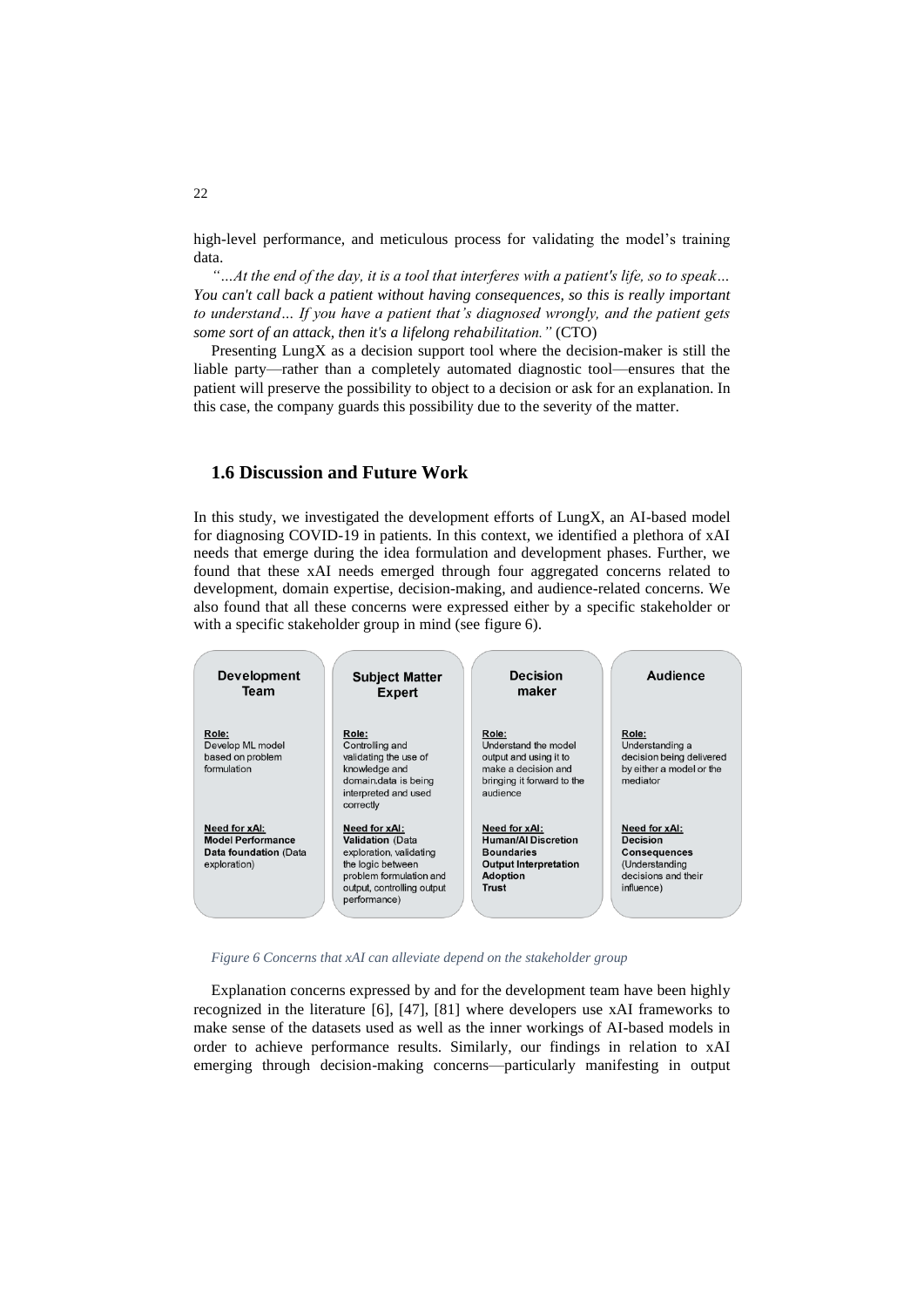interpretation as well as adoption and trust concerns—support earlier studies that found ambiguity as an effect of using AI-based healthcare applications [11] or resistance to using these applications [2]. Further, it becomes apparent that the need for xAI also emerges from trying to establish discretionary boundaries, a point linked to the problem of accountability when using AI-based systems [82]. xAI needs driven by subject matter expert concerns refer to the necessity of domain knowledge during the development of AI applications [83]. Finally, audience related concerns drive xAI needs in order to be able to communicate decisions to patients as well as manage and mitigate decision consequences that may severely impact patients [84].

By highlighting the different concerns as represented by different stakeholder groups, our study provides empirical evidence of multiple stakeholder xAI needs and concerns in relation to  $AI$  — in contrast to the usual developer-user perspective [24]. Building more visual explanations may resolve some of these concerns; however, some stakeholder groups might not be satisfied with a visualization of a finding in a picture, or red/yellow/green dots indicating the ideal prioritization of patients. Instead, they may require more scientific explanations entailing more complexity [85]. Our study shows that the tradeoff between explanation accuracy and comprehensibility varies among different stakeholders. It appears that the closer a stakeholder works with the AI model, the more accurate an explanation they need. This is not a problem for developers, since their knowledge on AI systems, statistics, and computer science is extensive. Our findings indicate that during the development of LungX, the tradeoff point is carefully considered for subject matter experts and decision-makers (radiologists and ICU clinicians). Subject matter experts and decision-makers need both accurate and comprehensible explanations to be able to validate an AI system; these stakeholders oftentimes lack basic knowledge of AI systems, yet they are expected to be able to validate and rely on them in order to do their work. On one hand, they need accurate explanations to make confident decisions based on the AI output. On the other hand, they also need comprehensible explanations both to trust the system themselves as well as to be able to communicate their decision to the patient. Hence, they need models to offer comprehensible explanations that do not sacrifice accuracy. Finally, for the audience, the balance seems to shift toward more comprehensible explanations that may sacrifice some degree of thorough accuracy. As such, our study responds to recent calls for a stakeholder perspective in xAI research [24], [46].

The plethora of concerns from each stakeholder group further reinforces the need for a multidisciplinary approach when developing xAI solutions, as recent conceptual works have called for [24], [26], [35], [36]. Moreover, the study shows a continued demand for understanding the workflow around the different stakeholders to address their specific explanation needs due to output interpretation concerns. The model might be right, but results interpreted and used incorrectly can result in biased decisions and unintended treatment, as in the case of COMPAS.

Our findings, however, focus on the emergence of xAI needs during the development of AI-based systems. Future studies should also investigate xAI during the implementation and use of these AI-based applications to address emerging xAI needs, especially as existing and additional stakeholders become more active and have more in-situ insights.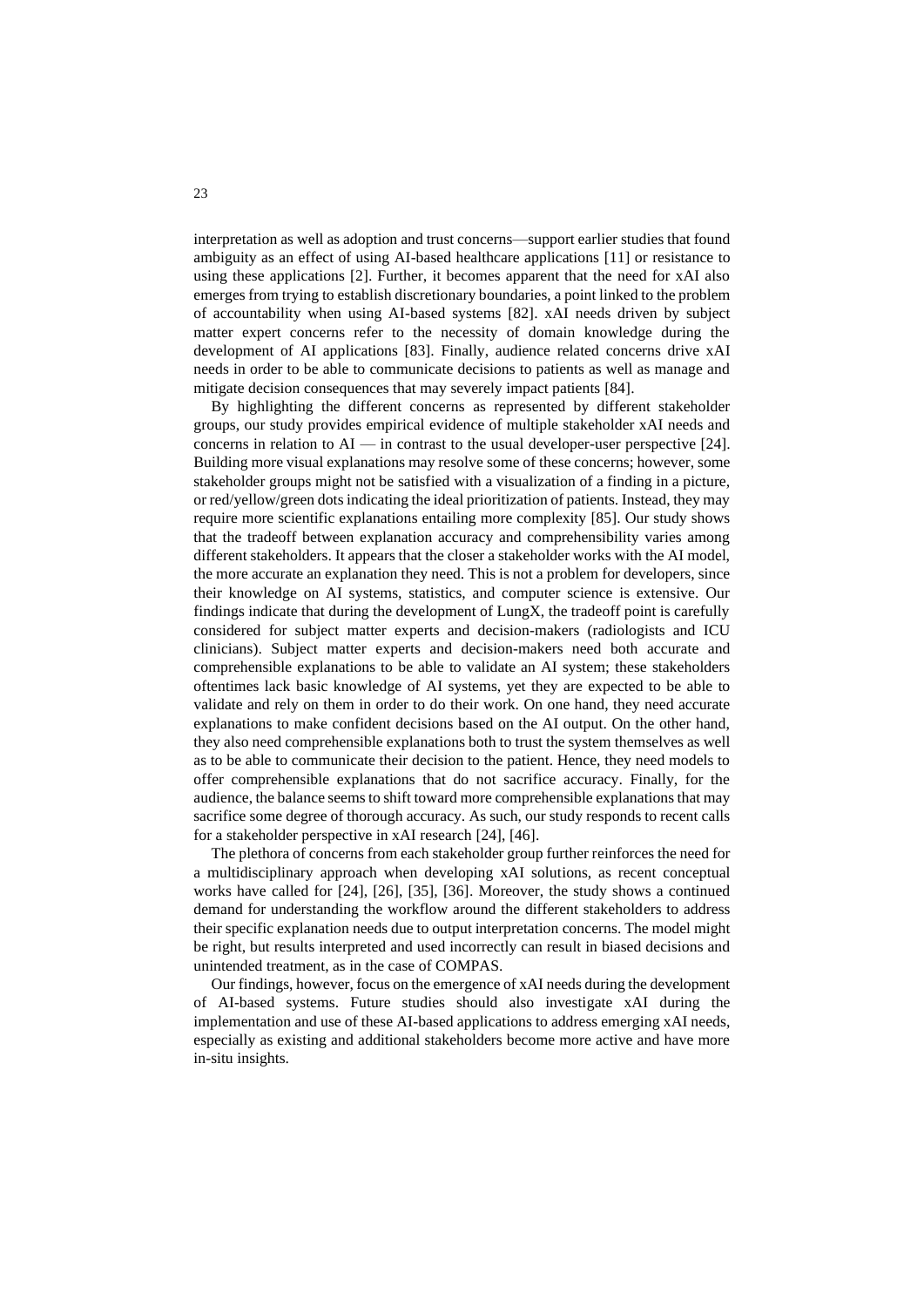While our findings emphasized how the need for xAI emerged during development, future studies could advance our knowledge of how different technical frameworks can assist these stakeholder concerns.

### **References**

- [1] A. B. Arrieta *et al.*, "Explainable Artificial Intelligence (XAI): Concepts, Taxonomies, Opportunities and Challenges toward Responsible AI," *Inf. Fusion*, no. October, 2019.
- [2] C. J. Cai, S. Winter, D. Steiner, L. Wilcox, and M. Terry, "'Hello Ai': Uncovering the onboarding needs of medical practitioners for human–AI collaborative decision-making," *Proceedings of the ACM on Human-Computer Interaction*, vol. 3, no. CSCW. Association for Computing Machinery, pp. 1– 24, 01-Nov-2019.
- [3] A. Adadi and M. Berrada, "Peeking Inside the Black-Box: A Survey on Explainable Artificial Intelligence (XAI)," *IEEE Access*, vol. 6, pp. 52138– 52160, 2018.
- [4] F. Doshi-velez and B. Kim, "Towards A Rigorous Science of Interpretable Machine Learning," no. Ml, pp. 1–13, 2017.
- [5] Z. C. Lipton, "The Mythos of Model Interpretability," no. Whi, Jun. 2016.
- [6] M. T. Ribeiro, S. Singh, and C. Guestrin, "'Why should i trust you?' Explaining the predictions of any classifier," in *Proceedings of the ACM SIGKDD International Conference on Knowledge Discovery and Data Mining*, 2016, vol. 13-17-Augu, pp. 1135–1144.
- [7] A. Holzinger, C. Biemann, C. S. Pattichis, and D. B. Kell, "What do we need to build explainable AI systems for the medical domain?," no. Ml, pp. 1–28, 2017.
- [8] U. Pawar, D. O'Shea, S. Rea, and R. O'Reilly, "Incorporating explainable artificial intelligence (XAI) to aid the understanding of machine learning in the healthcare domain," *CEUR Workshop Proc.*, vol. 2771, no. December, pp. 169–180, 2020.
- [9] J. Phua *et al.*, "Intensive care management of coronavirus disease 2019 (COVID-19): challenges and recommendations," *The Lancet Respiratory Medicine*, vol. 8, no. 5. Lancet Publishing Group, pp. 506–517, 01-May-2020.
- [10] E. Tjoa and C. Guan, "A Survey on Explainable Artificial Intelligence (XAI): Towards Medical XAI," vol. 1, 2019.
- [11] S. Lebovitz, "Diagnostic doubt and artificial intelligence: An inductive field study of radiology work," *40th Int. Conf. Inf. Syst. ICIS 2019*, 2020.
- [12] T. Davenport and R. Kalakota, "The potential for artificial intelligence in healthcare," *Futur. Healthc. J.*, vol. 6, no. 2, pp. 94–98, 2019.
- [13] T. Panch, H. Mattie, and L. A. Celi, "The 'inconvenient truth' about AI in healthcare," *npj Digit. Med.*, vol. 2, no. 1, pp. 4–6, 2019.
- [14] A. L. Fogel and J. C. Kvedar, "Artificial intelligence powers digital medicine,"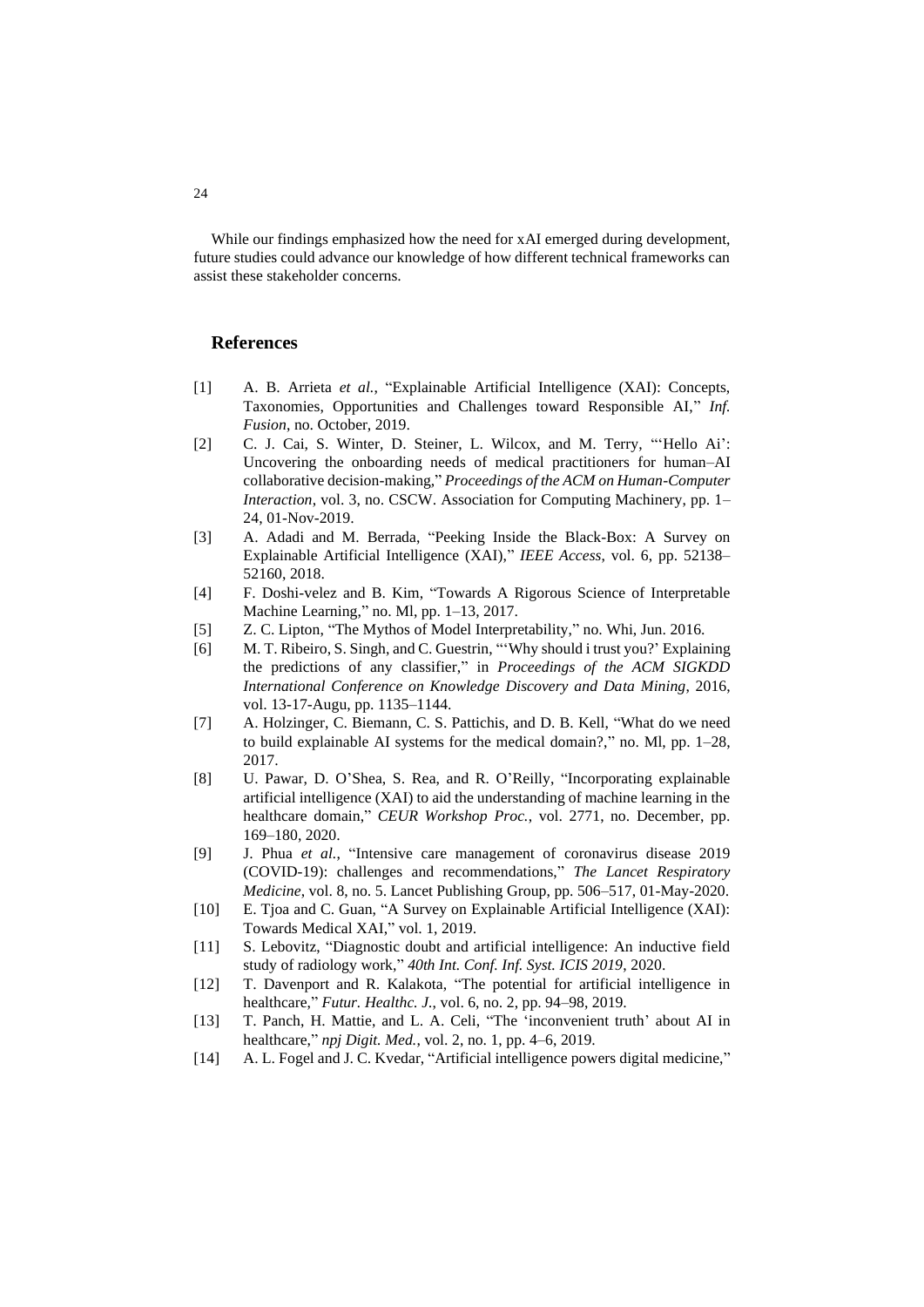*npj Digit. Med.*, vol. 1, no. 1, pp. 3–6, 2018.

- [15] W. Hryniewska, P. Bombiński, P. Szatkowski, P. Tomaszewska, A. Przelaskowski, and P. Biecek, "Do not repeat these mistakes -- a critical appraisal of applications of explainable artificial intelligence for image based COVID-19 detection," no. January, 2020.
- [16] C. O'Neil, *Weapons of Math Destruction: How Big Data Increases Inequality and Threatens Democracy*, vol. 272. 2016.
- [17] A. Shaban-Nejad, M. Michalowski, and D. L. Buckeridge, "Health intelligence: how artificial intelligence transforms population and personalized health," *npj Digit. Med.*, vol. 1, no. 1, 2018.
- [18] A. Sharma, S. Rani, and D. Gupta, "Artificial Intelligence-Based Classification of Chest X-Ray Images into COVID-19 and Other Infectious Diseases," *Int. J. Biomed. Imaging*, vol. 2020, 2020.
- [19] E. Strickland, "How IBM Watson Overpromised and Underdelivered on AI Health Care - IEEE Spectrum," 2019. [Online]. Available: https://spectrum.ieee.org/biomedical/diagnostics/how-ibm-watsonoverpromised-and-underdelivered-on-ai-health-care. [Accessed: 26-Jan-2021].
- [20] Z. Obermeyer, B. Powers, C. Vogeli, and S. Mullainathan, "Dissecting racial bias in an algorithm used to manage the health of populations," *Science (80-. ).*, vol. 366, no. 6464, pp. 447–453, Oct. 2019.
- [21] W. D. Heaven, "Google's medical AI was super accurate in a lab. Real life was a different story. | MIT Technology Review." [Online]. Available: https://www.technologyreview.com/2020/04/27/1000658/google-medical-aiaccurate-lab-real-life-clinic-covid-diabetes-retina-disease/. [Accessed: 16- Mar-2021].
- [22] J. Angwin, J. Larson, S. Mattu, and L. Kirchner, "Machine Bias ProPublica," *ProPublica*. [Online]. Available: https://www.propublica.org/article/machine-bias-risk-assessments-incriminal-sentencing. [Accessed: 03-Mar-2019].
- [23] T. W. Kim, "Explainable artificial intelligence (XAI), the goodness criteria and the grasp-ability test," pp. 1–7, 2018.
- [24] J. Gerlings, A. Shollo, and I. D. Constantiou, "Reviewing the Need for Explainable Artificial Intelligence (xAI)," in *HICSS 54*, 2021, pp. 1284–1293.
- [25] J. Kemper and D. Kolkman, "Transparent to whom? No algorithmic accountability without a critical audience," *Inf. Commun. Soc.*, 2019.
- [26] D. D. Miller, "The medical AI insurgency: what physicians must know about data to practice with intelligent machines," *npj Digit. Med.*, vol. 2, no. 1, Dec. 2019.
- [27] J. Burrell, "How the machine 'thinks': Understanding opacity in machine learning algorithms," *Big data Soc.*, vol. January-Ju, pp. 1–12, 2016.
- [28] A. Páez, "The Pragmatic Turn in Explainable Artificial Intelligence (XAI)," *Minds Mach.*, 2019.
- [29] M. BHANDARI and D. JASWAL, "Decision Making in Medicine-An Algorithmic Approach," *Med. J. Armed Forces India*, 2002.
- [30] J.-B. Lamy, B. Sekar, G. Guezennec, J. Bouaud, and B. Séroussi, "Explainable

25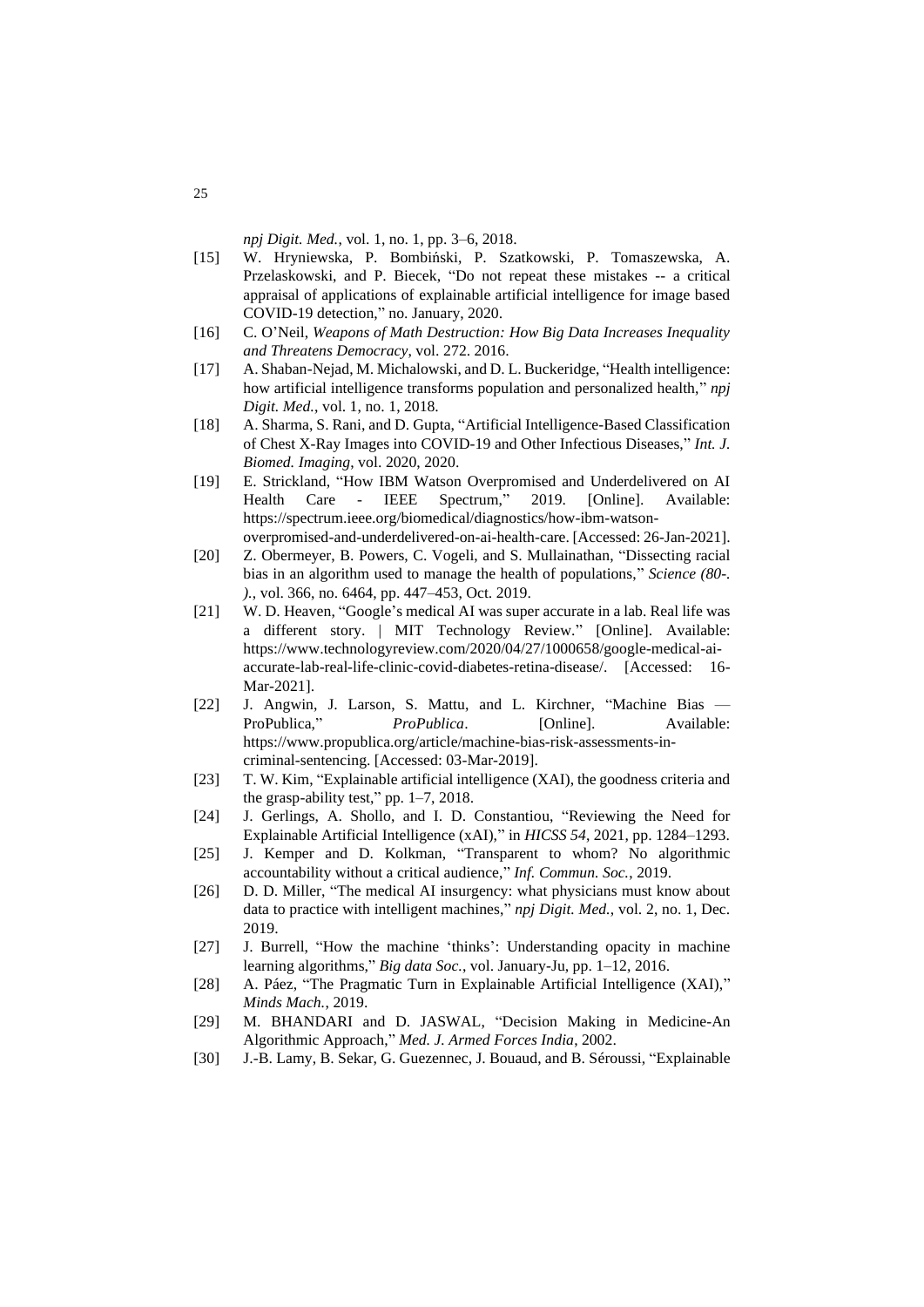artificial intelligence for breast cancer: A visual case-based reasoning approach," *Artif. Intell. Med.*, vol. 94, pp. 42–53, Mar. 2019.

- [31] A. Wodecki *et al.*, "Explainable Artificial Intelligence ( XAI ) The Need for Explainable AI," *Philos. Trans. A. Math. Phys. Eng. Sci.*, 2017.
- [32] S. M. Lauritsen *et al.*, "Explainable artificial intelligence model to predict acute critical illness from electronic health records," 2019.
- [33] N. Prentzas, A. Nicolaides, E. Kyriacou, A. Kakas, and C. Pattichis, "Integrating machine learning with symbolic reasoning to build an explainable ai model for stroke prediction," in *Proceedings - 2019 IEEE 19th International Conference on Bioinformatics and Bioengineering, BIBE 2019*, 2019.
- [34] S. Lebovitz, H. Lifshitz-Assaf, and N. Levina, "To Incorporate or Not to Incorporate AI for Critical Judgments: The Importance of Ambiguity in Professionals' Judgment Process." 15-Jan-2020.
- [35] A. Rajkomar, J. Dean, and I. Kohane, "Machine Learning in Medicine," *N. Engl. J. Med.*, vol. 380, no. 14, pp. 1347–1358, 2019.
- [36] M. T. Keane and E. M. Kenny, "How Case-Based Reasoning Explains Neural Networks: A Theoretical Analysis of XAI Using Post-Hoc Explanation-by-Example from a Survey of ANN-CBR Twin-Systems," in *Lecture Notes in Computer Science (including subseries Lecture Notes in Artificial Intelligence and Lecture Notes in Bioinformatics)*, 2019.
- [37] Stanford University, "Artificial Intelligence and Life in 2030," p. 52, 2016.
- [38] L. Reis, C. Maier, J. Mattke, M. Creutzenberg, and T. Weitzel, "Addressing User Resistance Would Have Prevented a Healthcare AI Project Failure," *MIS Q. Exec.*, vol. 19, no. 4, pp. 279–296, 2020.
- [39] A. Vellido, "The importance of interpretability and visualization in machine learning for applications in medicine and health care," *Neural Comput. Appl.*, vol. 32, no. 24, pp. 18069–18083, Dec. 2020.
- [40] A. Holzinger, G. Langs, H. Denk, K. Zatloukal, and H. Müller, "Causability and explainability of artificial intelligence in medicine," *Wiley Interdisciplinary Reviews: Data Mining and Knowledge Discovery*, vol. 9, no. 4. pp. 1–13, 2019.
- [41] M. Goldstein and S. Uchida, "A comparative evaluation of unsupervised anomaly detection algorithms for multivariate data," *PLoS One*, vol. 11, no. 4, pp. 1–31, 2016.
- [42] C. Molnar, "Interpretable Machine Learning. A Guide for Making Black Box Models Explainable.," *Book*, p. 247, 2019.
- [43] Z. C. Lipton, "The Mythos of Model Interpretability," *Commun. ACM*, vol. 61, no. Whi, pp. 35–43, Jun. 2016.
- [44] G. Ciatto, M. I. Schumacher, A. Omicini, and D. Calvaresi, "Agent-Based Explanations in AI: Towards an Abstract Framework," in *Lecture Notes in Computer Science (including subseries Lecture Notes in Artificial Intelligence and Lecture Notes in Bioinformatics)*, 2020, vol. 12175 LNAI, pp. 3–20.
- [45] L. H. Gilpin, D. Bau, B. Z. Yuan, A. Bajwa, M. Specter, and L. Kagal, "Explaining explanations: An overview of interpretability of machine learning," *Proc. - 2018 IEEE 5th Int. Conf. Data Sci. Adv. Anal. DSAA 2018*,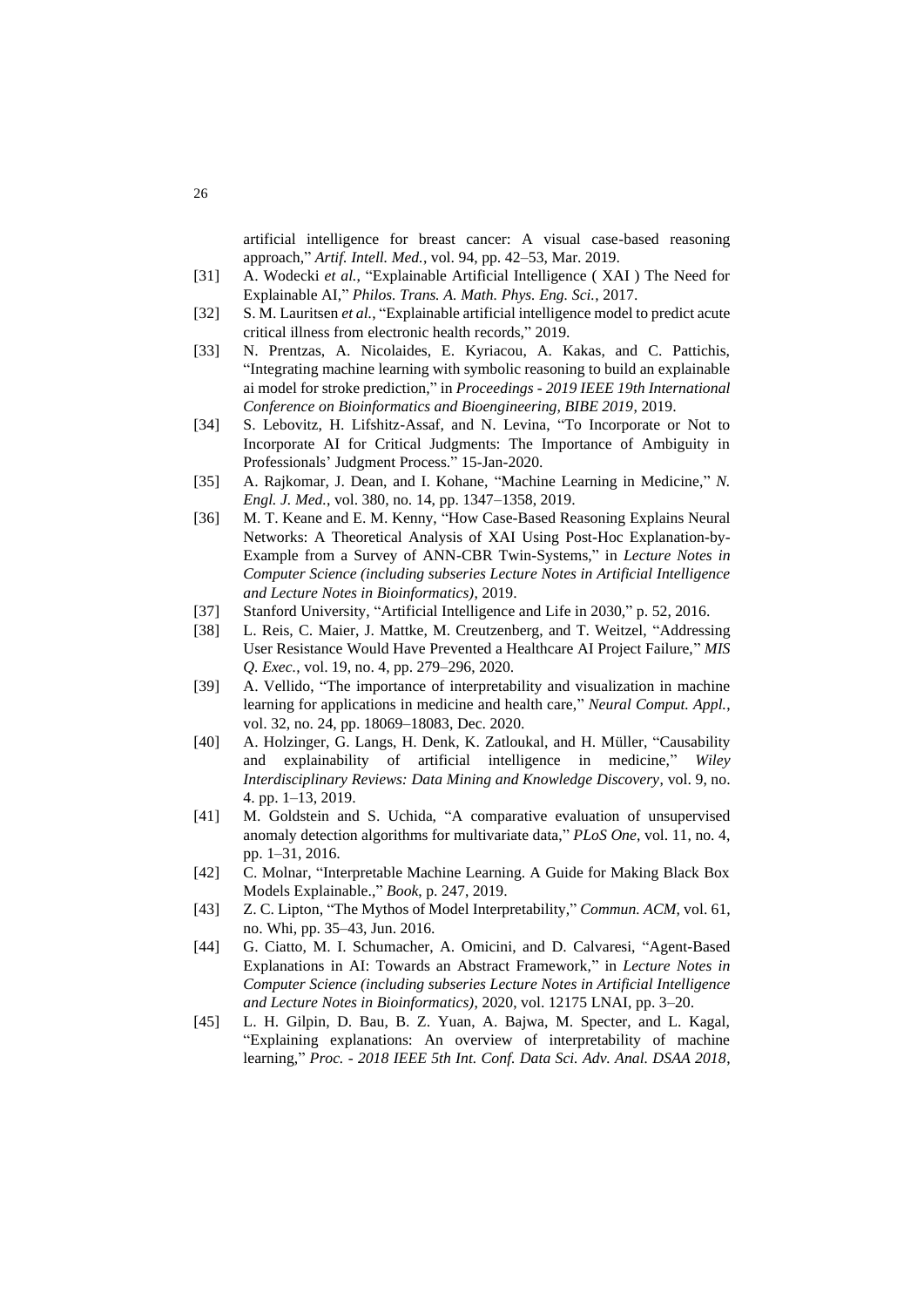pp. 80–89, 2019.

- [46] T. Miller, "Explanation in Artificial Intelligence : Insights from the Social Sciences," 2018.
- [47] A. Goldstein, A. Kapelner, J. Bleich, and E. Pitkin, "Peeking Inside the Black Box: Visualizing Statistical Learning With Plots of Individual Conditional Expectation," *J. Comput. Graph. Stat.*, vol. 24, no. 1, pp. 44–65, 2015.
- [48] R. Brandão, J. Carbonera, C. de Souza, J. Ferreira, B. N. Gonçalves, and C. F. Leitão, "Mediation Challenges and Socio-Technical Gaps for Explainable Deep Learning Applications," *arXiv Prepr. arXiv …*, no. Query date: 2020-04- 16 13:43:28, pp. 1–39, 2019.
- [49] O. Biran and C. Cotton, "Explanation and Justification in Machine Learning: A Survey," *IJCAI Work. Explain. AI*, no. August, pp. 8–14, 2017.
- [50] S. T. Mueller, R. R. Hoffman, W. Clancey, A. Emrey, and G. Klein, "Explanation in Human-AI Systems: A Literature Meta-Review," *Def. Adv. Res. Proj. Agency*, no. February 2019, p. 204, 2019.
- [51] R. Guidotti, A. Monreale, S. Ruggieri, F. Turini, F. Giannotti, and D. Pedreschi, "A survey of methods for explaining black box models," *ACM Comput. Surv.*, vol. 51, no. 5, 2018.
- [52] A. Asatiani, P. Malo, P. R. Nagbøl, E. Penttinen, T. Rinta-Kahila, and A. Salovaara, "Challenges of Explaining the Behavior of Black-Box AI Systems," *MIS Q. Exec.*, vol. 19, no. 4, pp. 259–278, 2020.
- [53] T. Miller, P. Howe, and L. Sonenberg, "Explainable AI: Beware of Inmates Running the Asylum," 1990.
- [54] P. Madumal, L. Sonenberg, T. Miller, and F. Vetere, "A grounded interaction protocol for explainable artificial intelligence," in *Proceedings of the International Joint Conference on Autonomous Agents and Multiagent Systems, AAMAS*, 2019, vol. 2, pp. 1033–1041.
- [55] W. Samek, T. Wiegand, and K.-R. Müller, "Explainable Artificial Intelligence: Understanding, Visualizing and Interpreting Deep Learning Models," Aug. 2017.
- [56] R. R. Hoffman, S. T. Mueller, G. Klein, and J. Litman, "Metrics for Explainable AI: Challenges and Prospects," pp. 1–50, 2018.
- [57] Z. Che, S. Purushotham, R. Khemani, and Y. Liu, "Interpretable Deep Models for ICU Outcome Prediction," *AMIA ... Annu. Symp. proceedings. AMIA Symp.*, vol. 2016, no. August, pp. 371–380, 2016.
- [58] M. Ilyas, H. Rehman, and A. Nait-ali, "Detection of Covid-19 From chest xray images using artificial intelligence: an early review," *arXiv*, pp. 1–8, 2020.
- [59] C. H. Sudre *et al.*, "Anosmia and other SARS-CoV-2 positive test-associated symptoms, across three national, digital surveillance platforms as the COVID-19 pandemic and response unfolded: An observation study," *medRxiv*. medRxiv, 2020.
- [60] E. Dong, H. Du, and L. Gardner, "An interactive web-based dashboard to track COVID-19 in real time," *The Lancet Infectious Diseases*, vol. 20, no. 5. Lancet Publishing Group, pp. 533–534, 01-May-2020.
- [61] Y. Hswen, J. S. Brownstein, X. Xu, and E. Yom-Tov, "Early detection of

27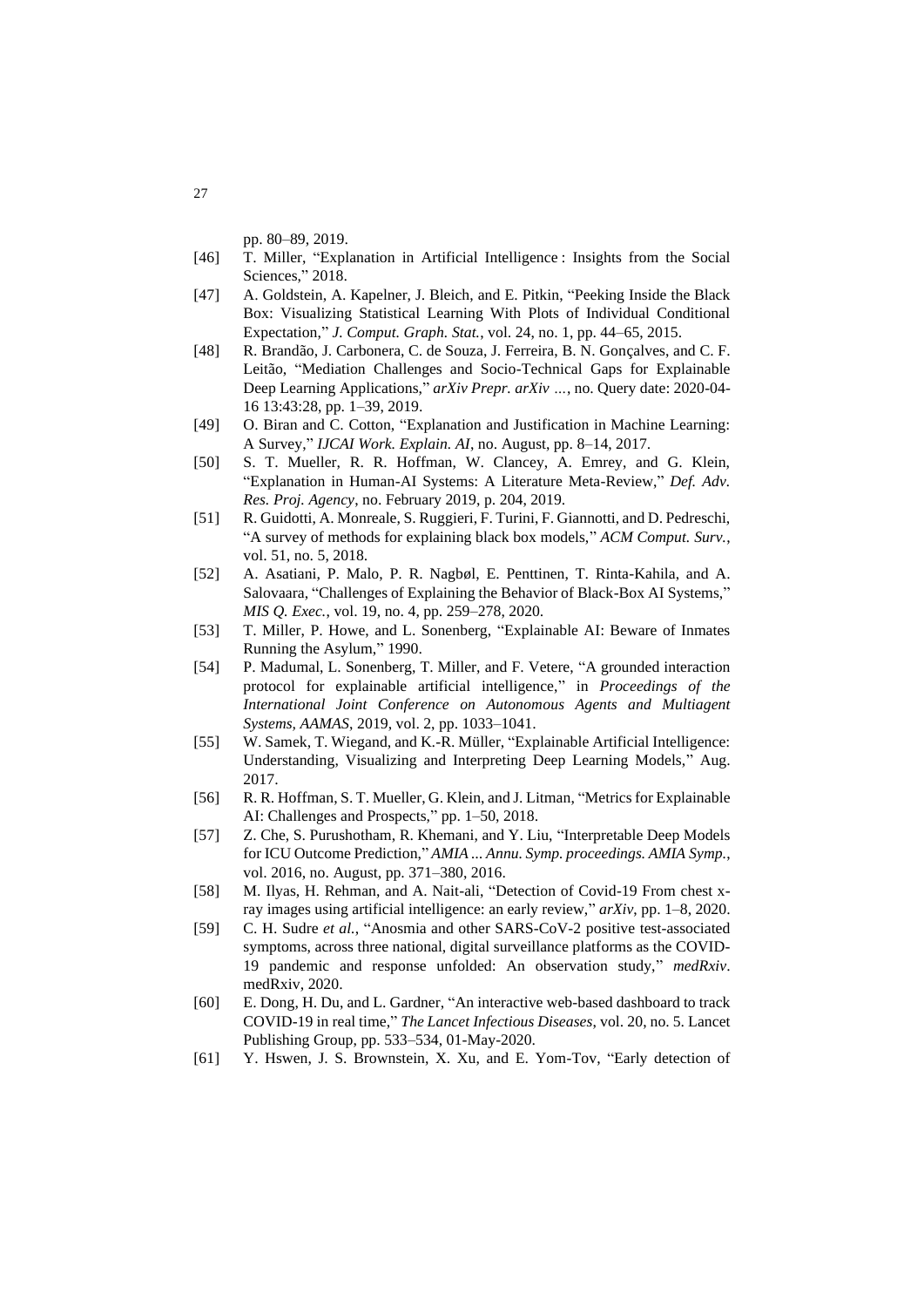COVID-19 in China and the USA: Summary of the implementation of a digital decision-support and disease surveillance tool," *BMJ Open*, vol. 10, no. 12, Dec. 2020.

- [62] T. Macaulay, "AI sent first coronavirus alert, but underestimated the danger," *The Next Web*, 2020. [Online]. Available: https://thenextweb.com/neural/2020/02/21/ai-sent-first-coronavirus-alert-butunderestimated-the-danger/. [Accessed: 09-Jan-2021].
- [63] M. E. H. Chowdhury *et al.*, "Can AI Help in Screening Viral and COVID-19 Pneumonia?," *IEEE Access*, vol. 8, pp. 132665–132676, 2020.
- [64] J. Bullock, A. Luccioni, K. Hoffman Pham, C. Sin Nga Lam, and M. Luengo-Oroz, "Mapping the landscape of Artificial Intelligence applications against COVID-19," *J. Artif. Intell. Res.*, vol. 69, pp. 807–845, 2020.
- [65] K. Murphy *et al.*, "COVID-19 on chest radiographs: A multireader evaluation of an artificial intelligence system," *Radiology*, vol. 296, no. 3, pp. E166–E172, 2020.
- [66] J. Zhang *et al.*, "Viral Pneumonia Screening on Chest X-rays Using Confidence-Aware Anomaly Detection," *IEEE Trans. Med. Imaging*, pp. 1–1, 2020.
- [67] X. Li, C. Li, and D. Zhu, "COVID-MobileXpert: On-Device COVID-19 Patient Triage and Follow-up using Chest X-rays," 2020.
- [68] J. D. Arias-Londoño, J. A. Gomez-Garcia, L. Moro-Velazquez, and J. I. Godino-Llorente, "Artificial Intelligence applied to chest X-Ray images for the automatic detection of COVID-19. A thoughtful evaluation approach," pp. 1– 17, 2020.
- [69] R. M. Wehbe *et al.*, "DeepCOVID-XR: An Artificial Intelligence Algorithm to Detect COVID-19 on Chest Radiographs Trained and Tested on a Large US Clinical Dataset," *Radiology*, p. 203511, 2020.
- [70] R. R. Selvaraju, M. Cogswell, A. Das, R. Vedantam, D. Parikh, and D. Batra, "Grad-CAM: Visual Explanations from Deep Networks via Gradient-based Localization," *Int. J. Comput. Vis.*, vol. 128, no. 2, pp. 336–359, Oct. 2016.
- [71] M. M. Ahsan, K. D. Gupta, M. M. Islam, S. Sen, M. L. Rahman, and M. S. Hossain, "Study of different deep learning approach with explainable AI for screening patients with covid-19 symptoms: Using CT scan and chest X-ray image dataset," *arXiv*, 2020.
- [72] K. Conboy, G. Fitzgerald, and L. Mathiassen, "Qualitative methods research in information systems: Motivations, themes, and contributions," *European Journal of Information Systems*, vol. 21, no. 2. Palgrave, pp. 113–118, 24-Mar-2012.
- [73] P. Powell and G. Walsham, "Interpreting Information Systems in Organizations.," *J. Oper. Res. Soc.*, 1993.
- [74] A. George and A. Bennett, *Case Studies and Theory Development in the Social Science*. Cambridge, MA: MIT Press, 2005.
- [75] J. M. Bartunek, P. G. Foster-Fishman, and C. B. Keys, "Using collaborative advocacy to foster intergroup cooperation: A joint insider-outsider investigation," *Hum. Relations*, vol. 49, no. 6, pp. 701–733, 1996.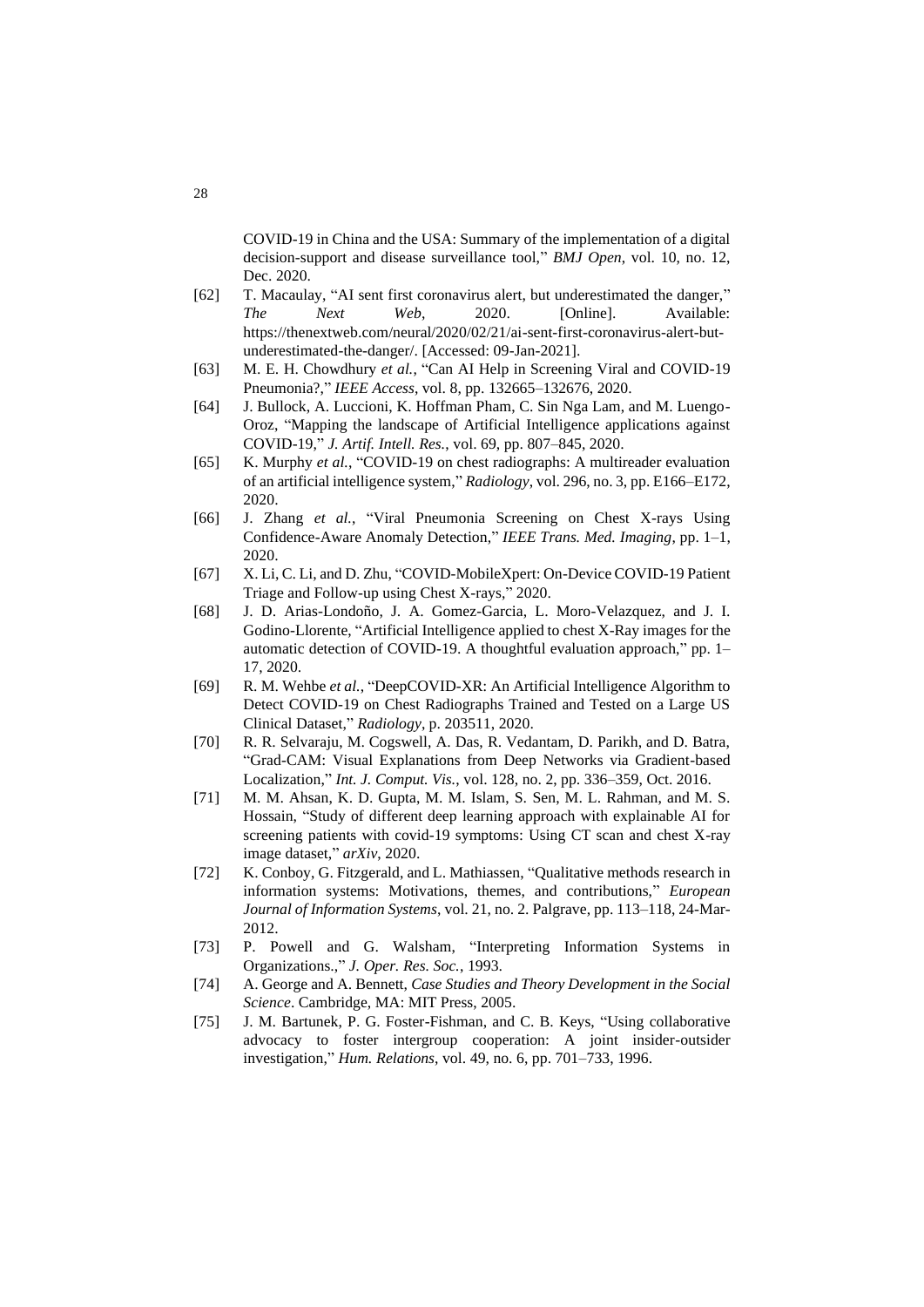- [76] D. A. Gioia, K. G. Corley, and A. L. Hamilton, "Seeking Qualitative Rigor in Inductive Research: Notes on the Gioia Methodology," *Organ. Res. Methods*, vol. 16, no. 1, pp. 15–31, 2013.
- [77] K. G. Corley and D. A. Gioia, "Identity ambiguity and change in the wake of a corporate spin-off," *Administrative Science Quarterly*, vol. 49, no. 2. pp. 173– 208, Jun-2004.
- [78] J. Corbin and A. Strauss, *Basics of Qualitative Research (3rd ed.): Techniques and Procedures for Developing Grounded Theory*. SAGE Publications, Inc., 2012.
- [79] A. Borghesi and R. Maroldi, "COVID-19 outbreak in Italy: experimental chest X-ray scoring system for quantifying and monitoring disease progression," *Radiol. Medica*, vol. 125, no. 5, pp. 509–513, May 2020.
- [80] A. Borghesi *et al.*, "Radiographic severity index in COVID-19 pneumonia: relationship to age and sex in 783 Italian patients," *Radiol. Medica*, vol. 125, no. 5, pp. 461–464, May 2020.
- [81] S. M. Lundberg and S. I. Lee, "A unified approach to interpreting model predictions," *Adv. Neural Inf. Process. Syst.*, vol. 2017-Decem, no. Section 2, pp. 4766–4775, 2017.
- [82] M. Veale, M. Van Kleek, and R. Binns, "Fairness and accountability design needs for algorithmic support in high-stakes public sector decision-making," in *Conference on Human Factors in Computing Systems - Proceedings*, 2018.
- [83] M. Kuzba and P. Biecek, "What would you ask the machine learning model? identification of user needs for model explanations based on human-model conversations," *arXiv*. 2020.
- [84] E. Rader, K. Cotter, and J. Cho, "Explanations as mechanisms for supporting algorithmic transparency," in *Conference on Human Factors in Computing Systems - Proceedings*, 2018.
- [85] S. Chari, D. M. Gruen, O. Seneviratne, and D. L. McGuinness, "Directions for Explainable Knowledge-Enabled Systems," no. March, 2020.
- [86] G. Huang, Z. Liu, L. van der Maaten, and K. Q. Weinberger, "Densely Connected Convolutional Networks," *Proc. - 30th IEEE Conf. Comput. Vis. Pattern Recognition, CVPR 2017*, vol. 2017-January, pp. 2261–2269, Aug. 2016.
- [87] R. Selvan *et al.*, "Lung Segmentation from Chest X-rays using Variational Data Imputation," no. August, 2020.
- [88] K. He, G. Gkioxari, P. Dollár, and R. Girshick, "Mask R-CNN," *IEEE Trans. Pattern Anal. Mach. Intell.*, vol. 42, no. 2, pp. 386–397, Feb. 2020.
- [89] J. Irvin *et al.*, "CheXpert: A large chest radiograph dataset with uncertainty labels and expert comparison," in *33rd AAAI Conference on Artificial Intelligence, AAAI 2019, 31st Innovative Applications of Artificial Intelligence Conference, IAAI 2019 and the 9th AAAI Symposium on Educational Advances in Artificial Intelligence, EAAI 2019*, 2019, pp. 590–597.
- [90] Kaggle, "RSNA Pneumonia Detection Challenge | Kaggle," 2020. [Online]. Available: https://www.kaggle.com/c/rsna-pneumonia-detection-challenge. [Accessed: 23-Jan-2021].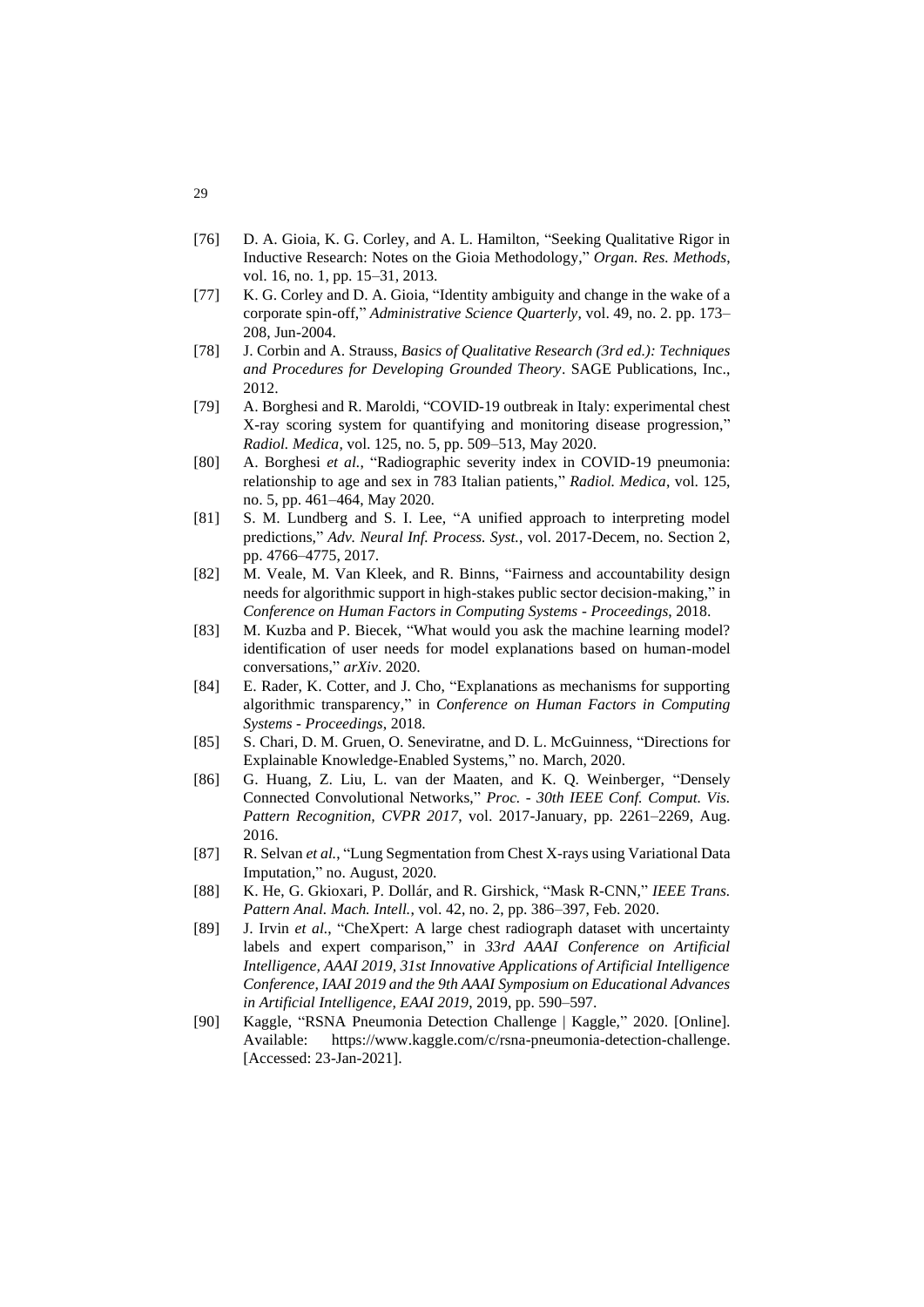[91] Z. Yue, L. Ma, and R. Zhang, "Comparison and Validation of Deep Learning Models for the Diagnosis of Pneumonia," *Comput. Intell. Neurosci.*, vol. 2020, 2020.

### **Appendix 1 - Technical aspects of LungX**

Turning to the more technical aspects of LungX, the solution is built on three different types of convolutional neural networks (CNNs). The first of the three models is a densenet 121 [86] that is able to detect the presence of the six different lung abnormalities as well as their location on a given X-ray.

The two additional models are used to calculate the severity score for COVID-19 patients. Only one of the six findings is related to COVID-19, and if this finding (edema/consolidation) is detected, the two additional models will calculate the severity score. A u-net [87] is used to segment the lungs into 12 pre-defined anatomical zones, while a mask-RCNN [88] is applied to segment the opacity in the lungs. When the outputs from the two models are mapped together, it is possible to calculate how many lung zones are affected by opacity. This score of how many of the 12 lung zones are affected is then used as the severity score indicating how badly the lungs are affected.



*Figure 7 Visualization of how the networks in LungX operate together*

The triage category indicates whether triage is low, medium, or high. The score is based on the severity score and the presence of any lung abnormalities the system is able to detect. It is configurable, meaning that the clinics using the system decide how the six abnormalities and the severity score for COVID-19 patients should each rank in relation to one another, as well as the level of triage. The highest triage category detected takes precedence.

#### 30